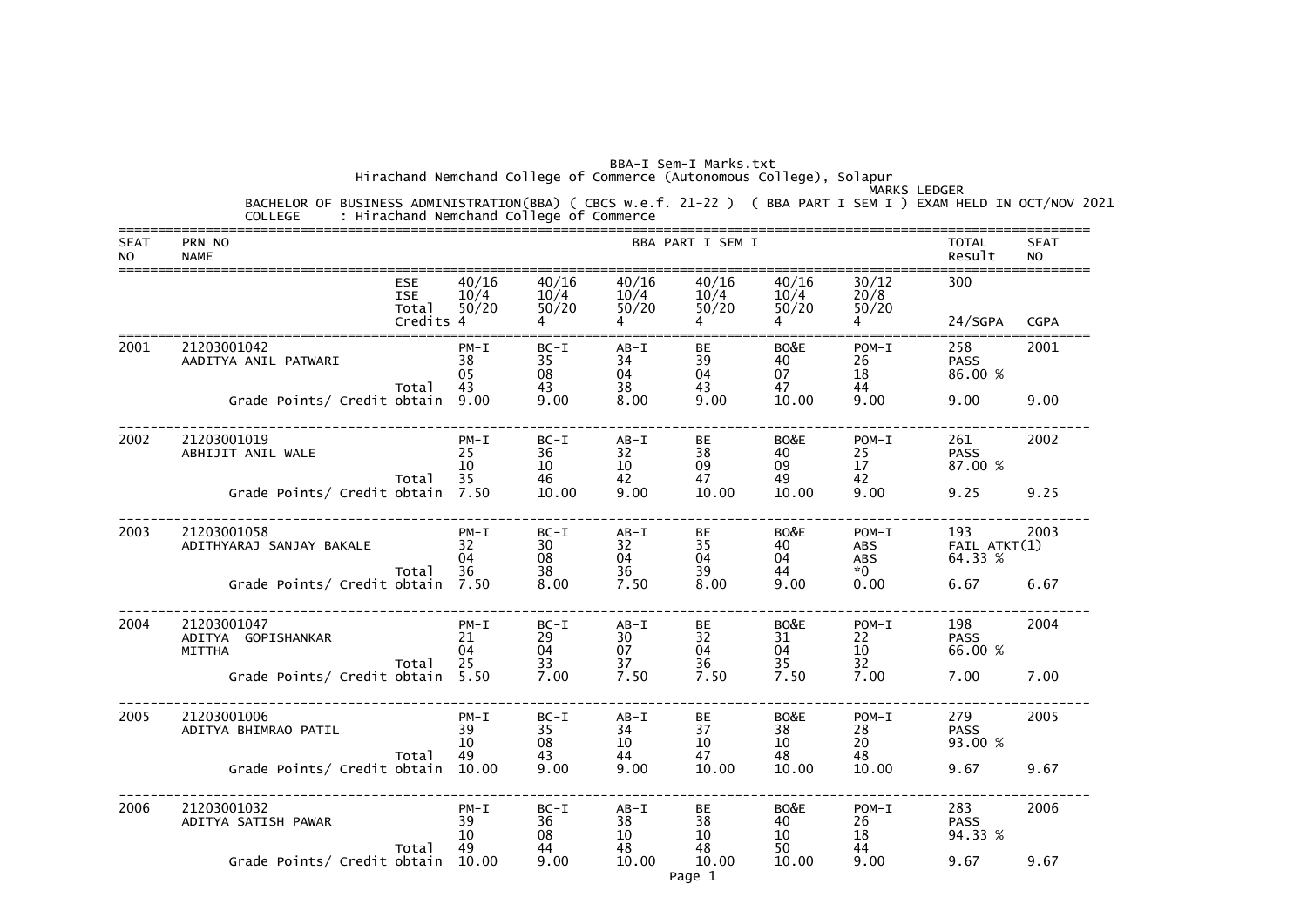| 2007              | 21203001023<br>ALOUKIK VITHAL<br>NARAYANPETHKAR                                                                                 |                                                | $PM - I$<br>27<br>06       | $BC-I$<br>32<br>06                       | $AB - I$<br>20<br>04                    | <b>BE</b><br>33<br>04             | BO&E<br>35<br>04                      | $POM-I$<br><b>ABS</b><br><b>ABS</b> | 171<br>$FAIL$ $ATKT(1)$<br>57.00 % | 2007                     |
|-------------------|---------------------------------------------------------------------------------------------------------------------------------|------------------------------------------------|----------------------------|------------------------------------------|-----------------------------------------|-----------------------------------|---------------------------------------|-------------------------------------|------------------------------------|--------------------------|
|                   | Grade Points/ Credit obtain                                                                                                     | Total                                          | 33<br>7.00                 | 38<br>8.00                               | 24<br>5.00                              | 37<br>7.50                        | 39<br>8.00                            | *0<br>0.00                          | 5.92                               | 5.92                     |
| 2008              | 21203001010<br>ANIKET RAMRAO DHUMAL                                                                                             | Total                                          | $PM - I$<br>25<br>04<br>29 | $BC-I$<br>35<br>06<br>41                 | $AB - I$<br>19<br>05<br>24              | BE<br>29<br>06<br>35              | BO&E<br>30<br>04<br>34                | $POM-I$<br>22<br>12<br>34           | 197<br><b>PASS</b><br>65.67 %      | 2008                     |
|                   | Grade Points/ Credit obtain                                                                                                     |                                                | 6.00                       | 9.00                                     | 5.00                                    | 7.50                              | 7.00                                  | 7.00                                | 6.92                               | 6.92                     |
| 30/03/2022        |                                                                                                                                 |                                                |                            |                                          |                                         |                                   |                                       |                                     | PAGE NO. 1                         |                          |
|                   | BACHELOR OF BUSINESS ADMINISTRATION(BBA) ( CBCS w.e.f. 21-22 ) ( BBA PART I SEM I ) EXAM HELD IN OCT/NOV 2021<br><b>COLLEGE</b> |                                                |                            | : Hirachand Nemchand College of Commerce |                                         |                                   |                                       |                                     | <b>MARKS LEDGER</b>                |                          |
| <b>SEAT</b><br>NO | PRN NO<br><b>NAME</b>                                                                                                           |                                                |                            |                                          |                                         | BBA PART I SEM I                  |                                       |                                     | <b>TOTAL</b><br>Result             | <b>SEAT</b><br><b>NO</b> |
|                   |                                                                                                                                 | <b>ESE</b><br><b>ISE</b><br>Total<br>Credits 4 | 40/16<br>10/4<br>50/20     | 40/16<br>10/4<br>50/20                   | 40/16<br>10/4<br>50/20                  | 40/16<br>10/4<br>50/20            | 40/16<br>10/4<br>50/20                | 30/12<br>20/8<br>50/20              | 300<br>24/SGPA                     | <b>CGPA</b>              |
| 2009              | 21203001024<br>*ANJALI RAVINDRA MADGUNDI                                                                                        | Total                                          | $PM - I$<br>37<br>10<br>47 | $BC-I$<br>35<br>09<br>44                 | $AB - I$<br>36<br>10<br>46              | BE<br>39<br>09<br>48              | BO&E<br>40<br>10<br>50                | $POM-I$<br>29<br>20<br>49           | 284<br><b>PASS</b><br>94.67 %      | 2009                     |
|                   | Grade Points/ Credit obtain                                                                                                     |                                                | 10.00                      | 9.00                                     | 10.00                                   | 10.00                             | 10.00                                 | 10.00                               | 9.83                               | 9.83                     |
| 2010              | 21203001039<br>*ANUSHKA SACHIN PATIL                                                                                            | Total                                          | $PM - I$<br>37<br>10<br>47 | $BC-I$<br>33<br>10<br>43                 | $AB - I$<br>35<br>10 <sup>°</sup><br>45 | BE<br>35<br>10 <sup>°</sup><br>45 | BO&E<br>36<br>10 <sup>1</sup><br>46 7 | $POM-I$<br>26<br>19<br>45           | 271<br><b>PASS</b><br>90.33 %      | 2010                     |
|                   | Grade Points/ Credit obtain 10.00                                                                                               |                                                |                            | 9.00                                     | 10.00                                   | 10.00                             | 10.00                                 | 10.00                               | 9.83                               | 9.83                     |
| 2011              | 21203001113<br>*ARCHANA SHRINIWAS SOMA                                                                                          | Total                                          | $PM - I$<br>18<br>04<br>22 | $BC-I$<br>21<br>06<br>27                 | $AB - I$<br>$*7$<br>07 — 1<br>$*14$     | BE<br>$*8$<br>$*13$               | BO&E<br>25<br>04 04                   | $POM-I$<br>ABS<br>$*16$             | 121<br>FAIL ATKT(3)<br>40.33 %     | 2011                     |
|                   | Grade Points/ Credit obtain 5.00                                                                                                |                                                |                            | 5.50                                     | 0.00                                    | 0.00                              | 6.00                                  | 0.00                                | 2.75                               | 2.75                     |
| 2012              | 21203001008                                                                                                                     |                                                | $PM - I$                   | $BC-I$                                   | $AB-I$                                  | BE<br>Page 2                      | BO&E                                  | $POM-I$                             | 261                                | 2012                     |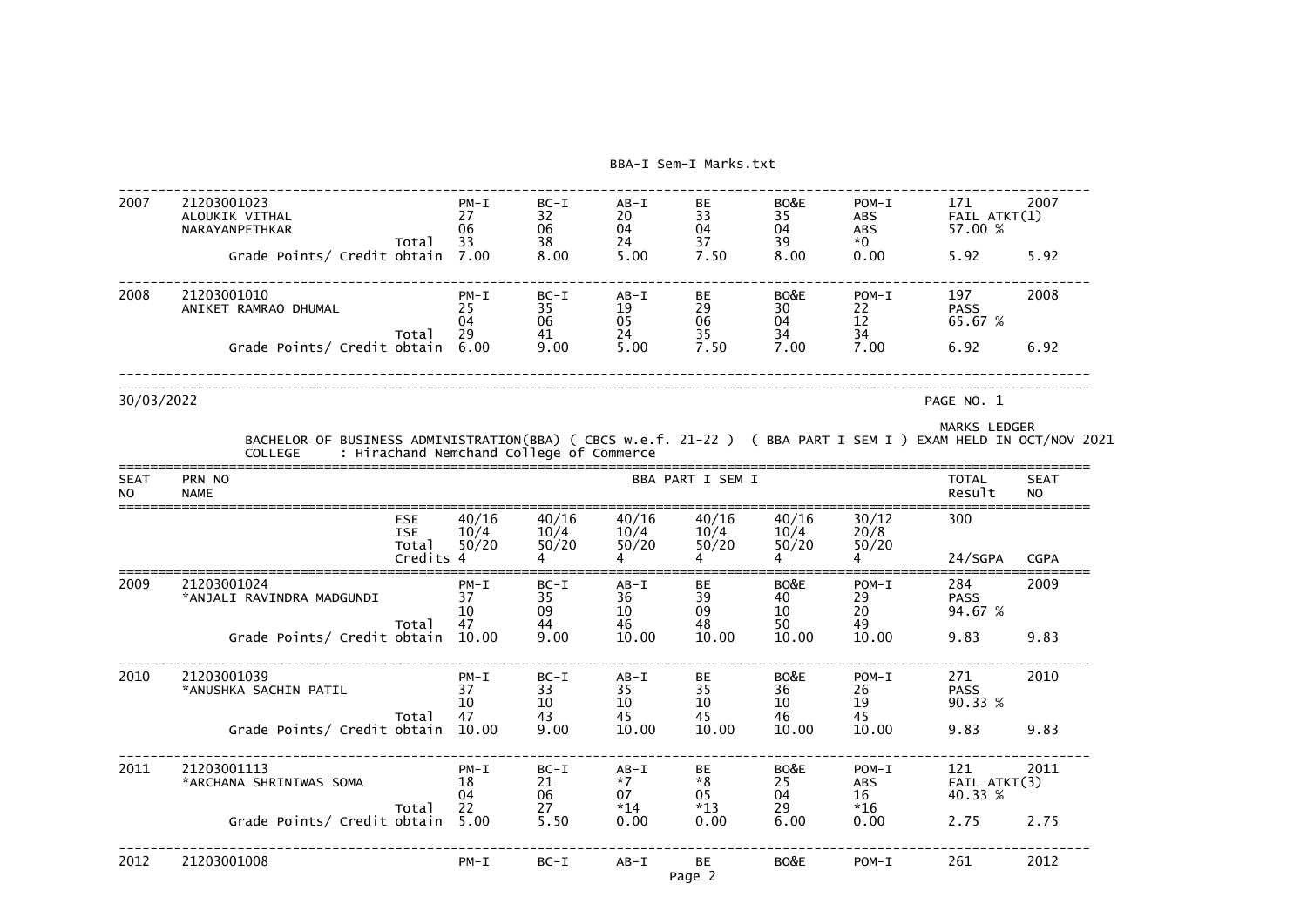|                          | *ARPITA PAWAN KUMAR<br><b>NOGAJA</b>                                                                                            |                                                | 33<br>10                   | 32<br>10                                 | 36<br>10                   | BBA-I Sem-I Marks.txt<br>35<br>10 | 37<br>08               | 23<br>17                  | <b>PASS</b><br>87.00 %        |                          |
|--------------------------|---------------------------------------------------------------------------------------------------------------------------------|------------------------------------------------|----------------------------|------------------------------------------|----------------------------|-----------------------------------|------------------------|---------------------------|-------------------------------|--------------------------|
|                          | Grade Points/ Credit obtain 9.00                                                                                                | Total                                          | 43                         | 42<br>9.00                               | 46<br>10.00                | 45<br>10.00                       | 45<br>10.00            | 40<br>9.00                | 9.50                          | 9.50                     |
| 2013                     | 21203001005<br>ATHARVA RAJENDRA INAMDAR                                                                                         | Total                                          | $PM - I$<br>35<br>08<br>43 | $BC-I$<br>35<br>10<br>45                 | $AB - I$<br>19<br>06<br>25 | BE<br>37<br>10<br>47              | BO&E<br>37<br>08<br>45 | $POM-I$<br>22<br>12<br>34 | 239<br><b>PASS</b><br>79.67 % | 2013                     |
|                          | Grade Points/ Credit obtain                                                                                                     |                                                | 9.00                       | 10.00                                    | 5.50                       | 10.00                             | 10.00                  | 7.00                      | 8.58                          | 8.58                     |
| 2014                     | 21203001012<br>AYUSH DAYANAND<br>MANTHALKAR                                                                                     | Total                                          | $PM - I$<br>26<br>08<br>34 | $BC-I$<br>36<br>08<br>44                 | $AB - I$<br>32<br>09<br>41 | BE<br>38<br>09<br>47              | BO&E<br>40<br>07<br>47 | $POM-I$<br>26<br>15<br>41 | 254<br><b>PASS</b><br>84.67 % | 2014                     |
|                          | Grade Points/ Credit obtain                                                                                                     |                                                | 7.00                       | 9.00                                     | 9.00                       | 10.00                             | 10.00                  | 9.00                      | 9.00                          | 9.00                     |
| 2015                     | 21203001036<br>BHAKTESH KANUBHAI SONI                                                                                           |                                                | $PM - I$<br>29<br>08<br>37 | $BC-I$<br>36<br>08<br>44                 | $AB - I$<br>22<br>05<br>27 | BE<br>39<br>09<br>48              | BO&E<br>39<br>07<br>46 | $POM-I$<br>26<br>11<br>37 | 239<br><b>PASS</b><br>79.67 % | 2015                     |
|                          | Grade Points/ Credit obtain                                                                                                     | Total                                          | 7.50                       | 9.00                                     | 5.50                       | 10.00                             | 10.00                  | 7.50                      | 8.25                          | 8.25                     |
| 2016                     | 21203001020<br>BHARAT SATYANARAYAN<br><b>GADAGI</b>                                                                             |                                                | $PM - I$<br>26<br>09       | $BC-I$<br>29<br>09                       | $AB-I$<br>26<br>05         | BE<br>33<br>09                    | BO&E<br>34<br>09       | $POM-I$<br>25<br>19       | 233<br><b>PASS</b><br>77.67 % | 2016                     |
|                          | Grade Points/ Credit obtain 7.50                                                                                                | Total                                          | 35                         | 38<br>8.00                               | 31<br>7.00                 | 42<br>9.00                        | 43<br>9.00             | 44<br>9.00                | 8.25                          | 8.25                     |
| 30/03/2022               |                                                                                                                                 |                                                |                            |                                          |                            |                                   |                        |                           | PAGE NO. 2                    |                          |
|                          | BACHELOR OF BUSINESS ADMINISTRATION(BBA) ( CBCS w.e.f. 21-22 ) ( BBA PART I SEM I ) EXAM HELD IN OCT/NOV 2021<br><b>COLLEGE</b> |                                                |                            | : Hirachand Nemchand College of Commerce |                            |                                   |                        | <b>MARKS LEDGER</b>       |                               |                          |
| <b>SEAT</b><br><b>NO</b> | PRN NO<br><b>NAME</b>                                                                                                           |                                                |                            |                                          |                            | BBA PART I SEM I                  |                        |                           | <b>TOTAL</b><br>Result        | <b>SEAT</b><br><b>NO</b> |
|                          |                                                                                                                                 | <b>ESE</b><br><b>ISE</b><br>Total<br>Credits 4 | 40/16<br>10/4<br>50/20     | 40/16<br>10/4<br>50/20                   | 40/16<br>10/4<br>50/20     | 40/16<br>10/4<br>50/20            | 40/16<br>10/4<br>50/20 | 30/12<br>20/8<br>50/20    | 300<br>24/SGPA                | <b>CGPA</b>              |
| 2017                     | 21203001064<br>DARSHAN CHETAN BAFNA                                                                                             | Total                                          | $PM - I$<br>37<br>04<br>41 | $BC-I$<br>20<br>07<br>27                 | $AB - I$<br>31<br>08<br>39 | BE<br>36<br>04<br>40<br>Page 3    | BO&E<br>39<br>04<br>43 | $POM-I$<br>22<br>12<br>34 | 224<br><b>PASS</b><br>74.67 % | 2017                     |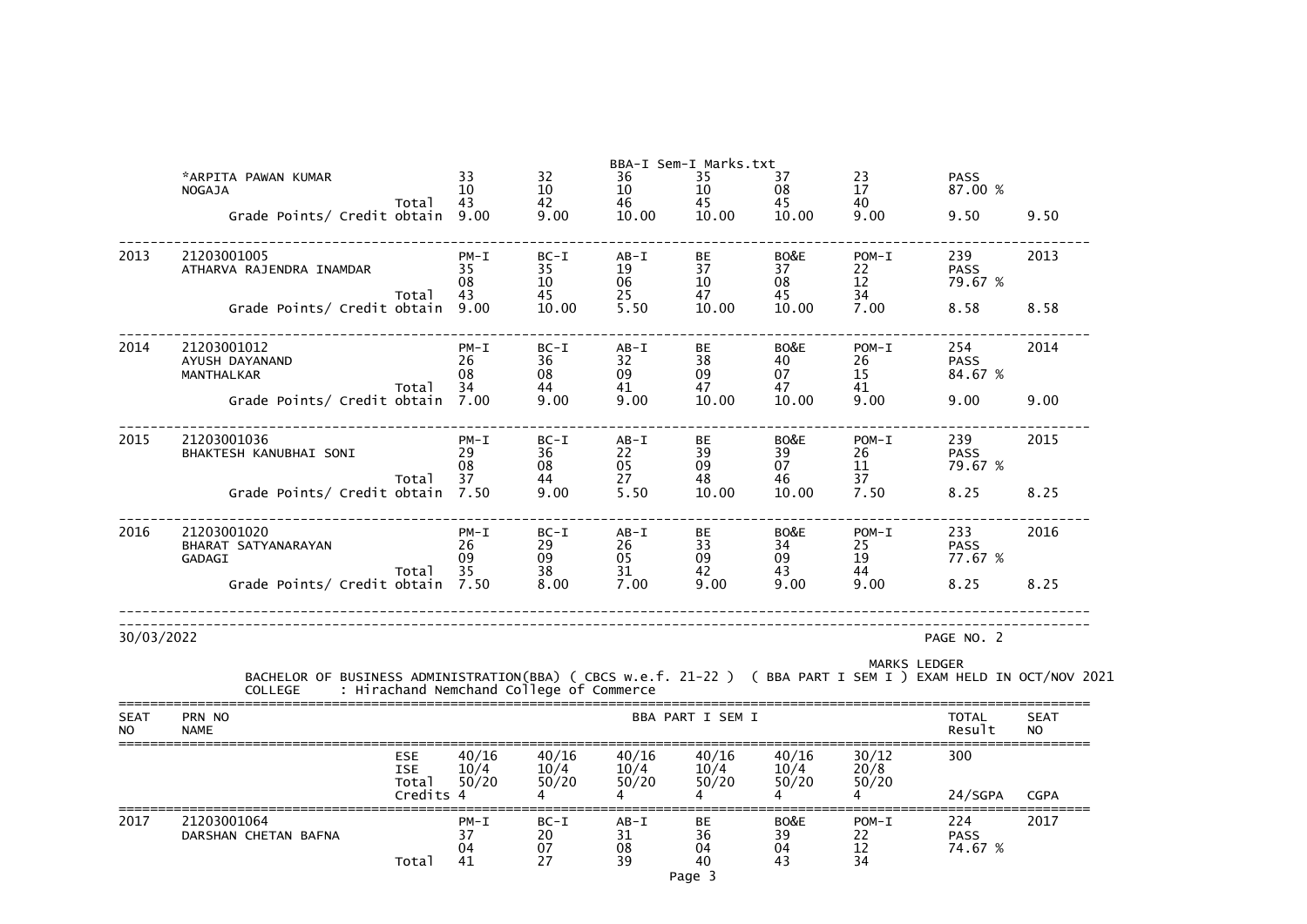|      |                                                 |                            |                                                         |                            | BBA-I Sem-I Marks.txt |                        |                           |                               |       |
|------|-------------------------------------------------|----------------------------|---------------------------------------------------------|----------------------------|-----------------------|------------------------|---------------------------|-------------------------------|-------|
|      | Grade Points/ Credit obtain 9.00                |                            | 5.50                                                    | 8.00                       | 9.00                  | 9.00                   | 7.00                      | 7.92                          | 7.92  |
| 2018 | 21203001086<br>DHANRAJ NAGESH KASHID<br>Total   | $PM - I$<br>19<br>10<br>29 | $BC-I$<br>31<br>09<br>40                                | $AB - I$<br>32<br>10<br>42 | BE<br>35<br>10<br>45  | BO&E<br>36<br>07<br>43 | $POM-I$<br>22<br>16<br>38 | 237<br><b>PASS</b><br>79.00 % | 2018  |
|      | Grade Points/ Credit obtain                     | 6.00                       | 9.00                                                    | 9.00                       | 10.00                 | 9.00                   | 8.00                      | 8.50                          | 8.50  |
| 2019 | 21203001075<br>DHRUV GOVIND<br>PUJARI<br>Total  | $PM - I$<br>36<br>10<br>46 | $BC-I$<br>30<br>09<br>39                                | $AB - I$<br>32<br>05<br>37 | BЕ<br>36<br>08<br>44  | BO&E<br>38<br>07<br>45 | $POM-I$<br>29<br>15<br>44 | 255<br><b>PASS</b><br>85.00 % | 2019  |
|      | Grade Points/ Credit obtain                     | 10.00                      | 8.00                                                    | 7.50                       | 9.00                  | 10.00                  | 9.00                      | 8.92                          | 8.92  |
| 2020 | 21203001041<br>*DIVYA DHIRAJ SIPANI<br>Total    | $PM - I$<br>38<br>10<br>48 | $BC-I$<br>29<br>10<br>39                                | $AB - I$<br>37<br>10<br>47 | BЕ<br>32<br>10<br>42  | BO&E<br>40<br>10<br>50 | $POM-I$<br>29<br>19<br>48 | 274<br><b>PASS</b><br>91.33 % | 2020  |
|      | Grade Points/ Credit obtain                     | 10.00                      | 8.00                                                    | 10.00                      | 9.00                  | 10.00                  | 10.00                     | 9.50                          | 9.50  |
| 2021 | 21203001017<br>*DIVYA SUBHASH GUNDYAL<br>Total  | $PM - I$<br>25<br>06<br>31 | $BC-I$<br>28<br>10<br>38                                | $AB - I$<br>25<br>10<br>35 | BЕ<br>27<br>09<br>36  | BO&E<br>28<br>08<br>36 | $POM-I$<br>29<br>16<br>45 | 221<br><b>PASS</b><br>73.67 % | 2021  |
|      | Grade Points/ Credit obtain                     | 7.00                       | 8.00                                                    | 7.50                       | 7.50                  | 7.50                   | 10.00                     | 7.92                          | 7.92  |
| 2022 | 21203001116<br>*ESHA SANJAY KARAJGIKAR<br>Total | $PM - I$<br>37<br>10<br>47 | $BC-I$<br>34<br>09<br>43                                | $AB - I$<br>31<br>10<br>41 | BЕ<br>37<br>10<br>47  | BO&E<br>40<br>06<br>46 | $POM-I$<br>20<br>20<br>40 | 264<br><b>PASS</b><br>88.00 % | 2022  |
|      | Grade Points/ Credit obtain                     | 10.00                      | 9.00                                                    | 9.00                       | 10.00                 | 10.00                  | 9.00                      | 9.50                          | 9.50  |
| 2023 | 21203001094<br>*GAJUL NANDINI CHANDAN<br>Total  | $PM - I$<br>37<br>10<br>47 | $BC-I$<br>$\begin{array}{c} 36 \\ 10 \end{array}$<br>46 | $AB - I$<br>38<br>10<br>48 | BE<br>36<br>10<br>46  | BO&E<br>39<br>10<br>49 | $POM-I$<br>26<br>20<br>46 | 282<br><b>PASS</b><br>94.00 % | 2023  |
|      | Grade Points/ Credit obtain 10.00               |                            | 10.00                                                   | 10.00                      | 10.00                 | 10.00                  | 10.00                     | 10.00                         | 10.00 |
| 2024 | 21203001018<br>GAURANG GOPAL PALLOD             | $PM - I$<br>38<br>07       | $BC-I$<br>35<br>06                                      | $AB - I$<br>38<br>05       | BE<br>37<br>06        | BO&E<br>39<br>05       | $POM-I$<br>17<br>18<br>35 | 251<br><b>PASS</b><br>83.67 % | 2024  |
|      | Total<br>Grade Points/ Credit obtain 10.00      | 45                         | 41<br>9.00                                              | 43<br>9.00                 | 43<br>9.00            | 44<br>9.00             | 7.50                      | 8.92                          | 8.92  |
|      |                                                 |                            |                                                         |                            |                       |                        |                           |                               |       |

|   | 7.92                      |
|---|---------------------------|
| % | 2018                      |
|   | 8.50                      |
| % | 2019                      |
|   | 8.92                      |
|   | 2020                      |
| % | 9.50                      |
|   | 2021                      |
| % | 7.92                      |
|   | 2022                      |
| % | 9.50                      |
|   | 2023                      |
| % | 10.00                     |
|   | $\cdot$ $  \cdot$<br>2024 |
| % | 8.92                      |
|   |                           |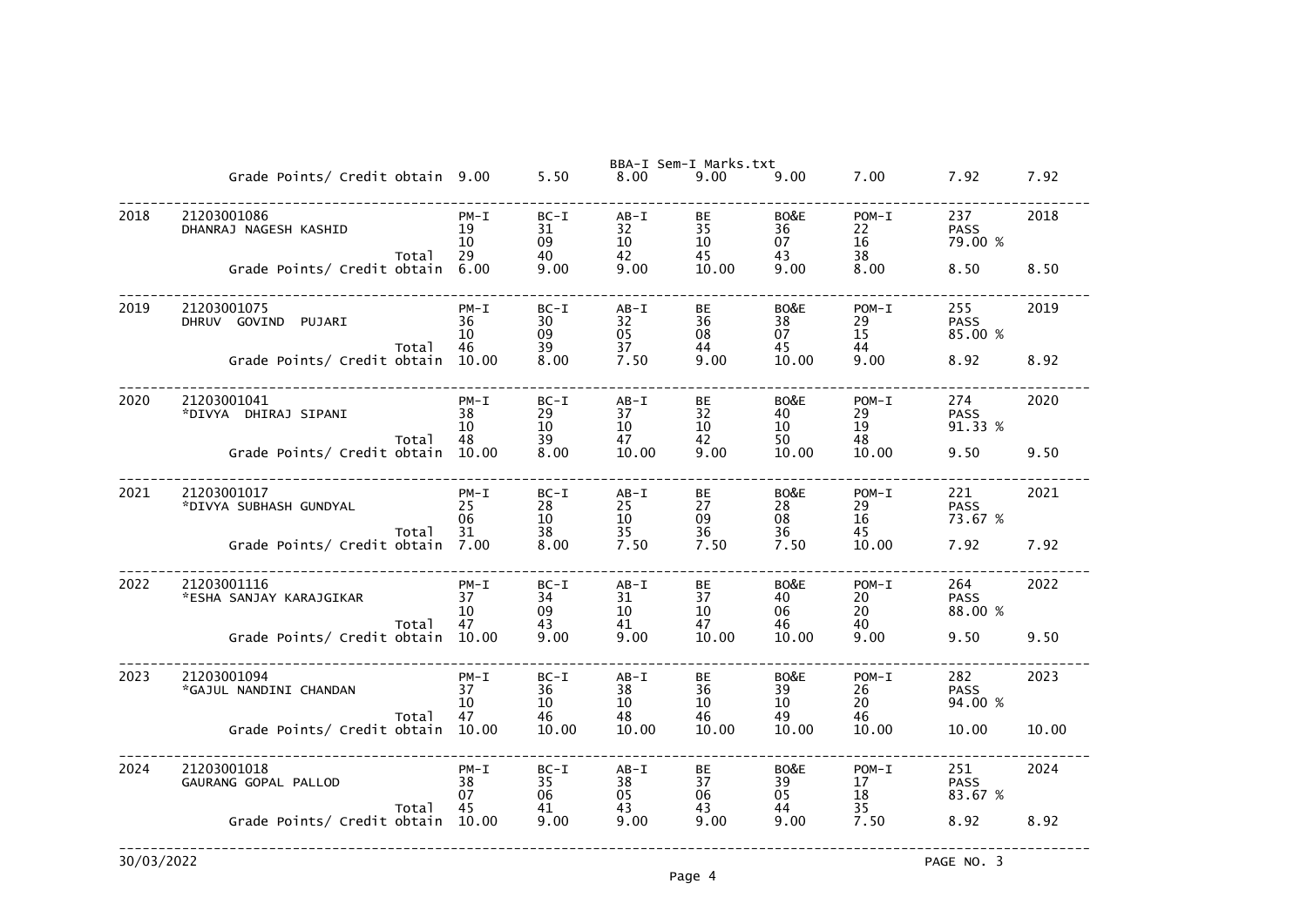| <b>SEAT</b><br><b>NO</b> | COLLEGE : Hirachand Nemchand College of Commerce<br>PRN NO<br><b>NAME</b> |                                                |                            |                                  |                                  | BBA PART I SEM I                                                |                             |                                     | <b>TOTAL</b><br>Result        | <b>SEAT</b><br><b>NO</b> |
|--------------------------|---------------------------------------------------------------------------|------------------------------------------------|----------------------------|----------------------------------|----------------------------------|-----------------------------------------------------------------|-----------------------------|-------------------------------------|-------------------------------|--------------------------|
|                          |                                                                           | <b>ESE</b><br><b>ISE</b><br>Total<br>Credits 4 | 40/16<br>10/4<br>50/20     | 40/16<br>50/20<br>$\overline{4}$ | 40/16<br>50/20<br>$\overline{4}$ | 40/16<br>$10/4$ $10/4$ $10/4$ $10/4$<br>$\frac{1}{50}$ /20<br>4 | 40/16<br>50/20<br>$4 \quad$ | 30/12<br>20/8<br>50/20<br>$4 \quad$ | 300<br>24/SGPA                | <b>CGPA</b>              |
| 2026                     | 21203001101<br><b>GOKUL BHAGIRATH</b><br>KHANDELWAL                       | Total                                          | $PM - I$<br>37<br>10<br>47 | $BC-I$<br>33<br>08<br>41         | $AB - I$<br>33<br>05<br>38       | <b>BE</b><br>31<br>06<br>37                                     | BO&E<br>34<br>06<br>40      | $POM-I$<br>26<br>16<br>42           | 245<br><b>PASS</b><br>81.67 % | 2026                     |
|                          | Grade Points/ Credit obtain 10.00                                         |                                                |                            | 9.00                             | 8.00                             | 7.50                                                            | 9.00                        | 9.00                                | 8.75                          | 8.75                     |
| 2027                     | 21203001056<br>GOVINDSHRI AJIT KULKARNI                                   |                                                | $PM - I$<br>31<br>04       | $BC-I$<br>30<br>05               | $AB - I$<br>32<br>06             | <b>BE</b><br>31<br>06                                           | BO&E<br>35<br>04            | $POM-I$<br>23<br>14                 | 221<br><b>PASS</b><br>73.67 % | 2027                     |
|                          | Grade Points/ Credit obtain 7.50                                          | Total                                          | 35                         | 35<br>35<br>7.50                 | 38<br>8.00                       | 37<br>7.50                                                      | 39<br>8.00                  | 37<br>7.50                          | 7.67                          | 7.67                     |
| 2028                     | 21203001059<br>HARSH RAMESH LAHOTI                                        |                                                | $PM - I$<br>38<br>10       | $BC-I$<br>36<br>09               | $AB - I$<br>29<br>08             | <b>BE</b><br>37<br>09                                           | BO&E<br>39<br>07            | $POM-I$<br>25<br>18                 | 265<br><b>PASS</b><br>88.33 % | 2028                     |
|                          | Grade Points/ Credit obtain 10.00                                         | Total                                          | 48                         | 45<br>10.00                      | $\frac{37}{7.50}$                | 46<br>10.00                                                     | 46<br>10.00                 | 43<br>9.00                          | 9.42                          | 9.42                     |
| 2030                     | 21203001128<br>*HOLANI GHANSHAM NIKITA                                    |                                                | $PM - I$<br>39<br>10       | $BC-I$<br>29<br>10               | $AB-I$<br>27<br>10               | <b>BE</b><br>32<br>10                                           | BO&E<br>37<br>$10\,$        | $POM-I$<br>21<br>18                 | 253<br><b>PASS</b><br>84.33 % | 2030                     |
|                          | Grade Points/ Credit obtain 10.00                                         | Total                                          | 49                         | 39<br>8.00                       | 37<br>7.50                       | 42<br>9.00                                                      | 47<br>10.00                 | 39<br>8.00                          | 8.75                          | 8.75                     |
| 2031                     | 21203001095<br>*BINGUNDI JANHAVI ARVIND                                   |                                                | $PM - I$<br>27<br>10       | $BC-I$<br>35<br>06               | $AB - I$<br>32<br>07             | BE<br>31<br>10                                                  | BO&E<br>35<br>06            | $POM-I$<br>22<br>20                 | 241<br><b>PASS</b><br>80.33 % | 2031                     |
|                          | Grade Points/ Credit obtain 7.50                                          | Total                                          | 37                         | 41<br>9.00                       | 39<br>8.00                       | 41<br>9.00                                                      | 41<br>9.00                  | 42<br>9.00                          | 8.58                          | 8.58                     |
| 2032                     | 21203001079<br>DARBI JAY JAYANT                                           |                                                | $PM - I$<br>38             | $BC-I$<br>33                     | $AB - I$<br>36                   | BE<br>34<br>Page 5                                              | BO&E<br>39                  | $POM-I$<br>29                       | 266<br><b>PASS</b>            | 2032                     |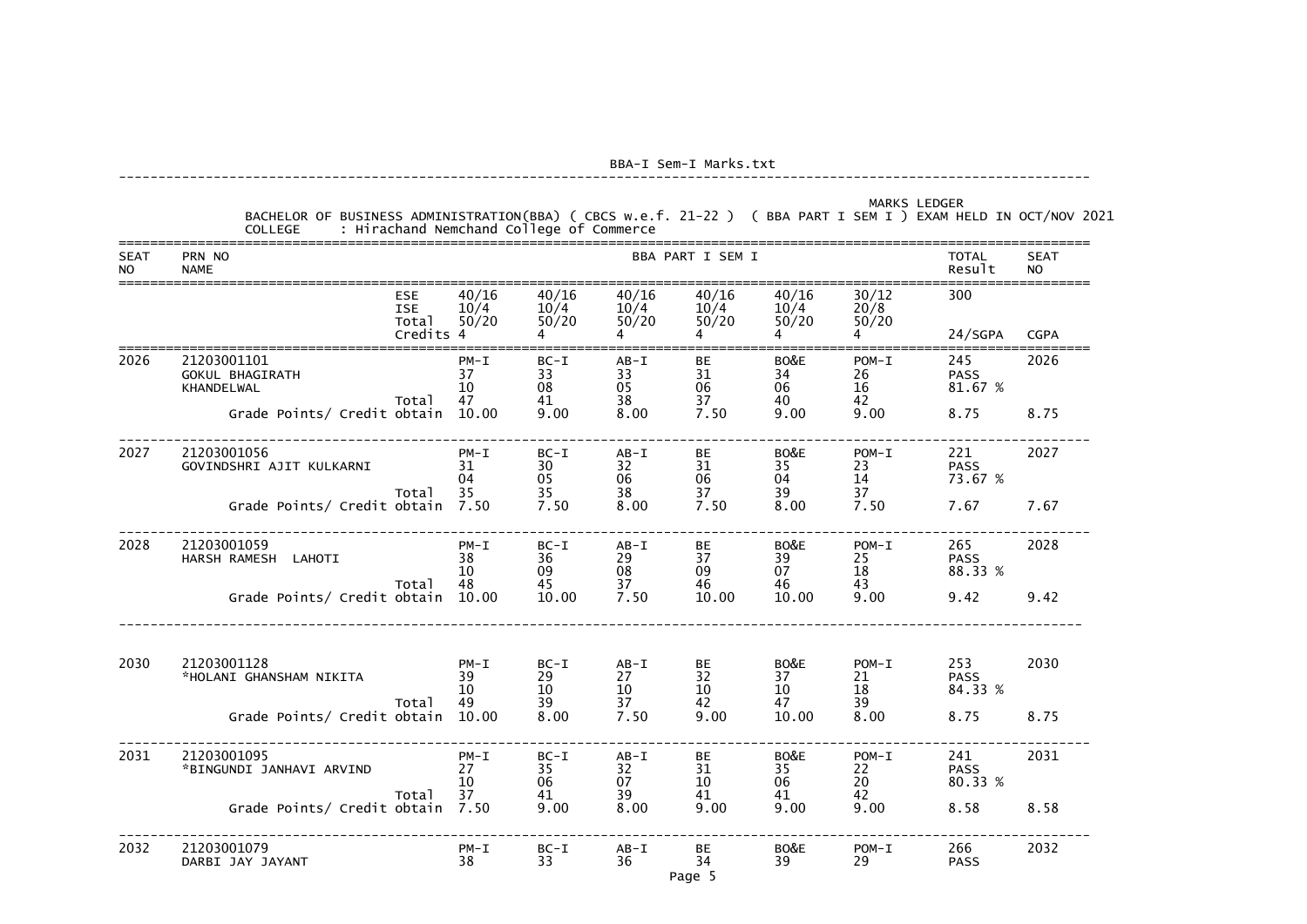|            |                                                              |       |                            |                          |                            | BBA-I Sem-I Marks.txt    |                               |                           |                               |      |
|------------|--------------------------------------------------------------|-------|----------------------------|--------------------------|----------------------------|--------------------------|-------------------------------|---------------------------|-------------------------------|------|
|            |                                                              | Total | 07<br>45                   | 09<br>42                 | 06<br>42                   | 09<br>43                 | 08<br>47                      | 18<br>47                  | 88.67 %                       |      |
|            | Grade Points/ Credit obtain                                  |       | 10.00                      | 9.00                     | 9.00                       | 9.00                     | 10.00                         | 10.00                     | 9.50                          | 9.50 |
| 30/03/2022 |                                                              |       |                            |                          |                            |                          |                               |                           | PAGE NO. 4                    |      |
| 2033       | 21203001112<br>KALYANI ONKAR DUNDAPPA                        |       | $PM - I$<br>31<br>10       | $BC-I$<br>29<br>09       | $AB - I$<br>33<br>10       | BE<br>30<br>10           | BO&E<br>37<br>08              | $POM-I$<br>18<br>16       | 241<br><b>PASS</b><br>80.33 % | 2033 |
|            | Grade Points/ Credit obtain                                  | Total | 41<br>9.00                 | 38<br>8.00               | 43<br>9.00                 | 40<br>9.00               | 45<br>10.00                   | 34<br>7.00                | 8.67                          | 8.67 |
| 2034       | 21203001069<br>KARTIK MANOHAR MACHHA                         | Total | $PM - I$<br>27<br>04<br>31 | $BC-I$<br>34<br>09<br>43 | $AB - I$<br>27<br>05<br>32 | BE<br>34<br>09<br>43     | BO&E<br>38<br>04<br>42        | $POM-I$<br>15<br>14<br>29 | 220<br><b>PASS</b><br>73.33 % | 2034 |
|            | Grade Points/ Credit obtain                                  |       | 7.00                       | 9.00                     | 7.00                       | 9.00                     | 9.00                          | 6.00                      | 7.83                          | 7.83 |
| 2035       | 21203001121<br>KAUSHIT RAJESH PUKALE                         | Total | $PM - I$<br>22<br>04<br>26 | $BC-I$<br>35<br>05<br>40 | $AB - I$<br>33<br>07<br>40 | BЕ<br>34<br>04<br>38     | BO&E<br>39<br>04<br>43        | $POM-T$<br>15<br>10<br>25 | 212<br><b>PASS</b><br>70.67 % | 2035 |
|            | Grade Points/ Credit obtain                                  |       | 5.50                       | 9.00                     | 9.00                       | 8.00                     | 9.00                          | 5.50                      | 7.67                          | 7.67 |
| 2036       | 21203001106<br>*KHUSHI<br><b>JEETENDRA</b><br><b>BALDOTA</b> | Total | $PM - I$<br>36<br>08<br>44 | $BC-I$<br>29<br>09<br>38 | $AB - I$<br>26<br>10<br>36 | BE<br>29<br>10<br>39     | BO&E<br>35<br>09<br>44        | $POM-T$<br>18<br>15<br>33 | 234<br><b>PASS</b><br>78.00 % | 2036 |
|            | Grade Points/ Credit obtain                                  |       | 9.00                       | 8.00                     | 7.50                       | 8.00                     | 9.00                          | 7.00                      | 8.08                          | 8.08 |
| 2037       | 21203001030<br>*KIRTI ANIL BANDA                             |       | $PM - I$<br>24<br>07       | $BC-I$<br>35<br>08       | $AB - I$<br>25<br>05       | <b>BE</b><br>33<br>10    | BO&E<br>37<br>10 <sup>°</sup> | $POM-I$<br>20<br>10       | 224<br><b>PASS</b><br>74.67 % | 2037 |
|            | Grade Points/ Credit obtain 7.00                             | Total | 31                         | 43<br>9.00               | 30<br>7.00                 | 43<br>9.00               | 47<br>10.00                   | 30<br>7.00                | 8.17                          | 8.17 |
| 2038       | 21203001102<br>KISHAN SHRIIKANT RATHI                        |       | $PM - I$<br>35<br>05<br>40 | $BC-I$<br>32<br>06<br>38 | $AB - I$<br>32<br>04<br>36 | BE<br>31<br>05<br>36     | BO&E<br>33<br>06<br>39        | $POM-I$<br>24<br>18<br>42 | 231<br><b>PASS</b><br>77.00 % | 2038 |
|            | Grade Points/ Credit obtain                                  | Total | 9.00                       | 8.00                     | 7.50                       | 7.50                     | 8.00                          | 9.00                      | 8.17                          | 8.17 |
| 2039       | 21203001011<br>KOTESHWAR ANAND KOLHAPURE                     |       | $PM - I$<br>16<br>08       | $BC-I$<br>36<br>09       | $AB - I$<br>32<br>08       | BE<br>38<br>08<br>Page 6 | BO&E<br>40<br>07              | $POM-I$<br>24<br>18       | 244<br><b>PASS</b><br>81.33 % | 2039 |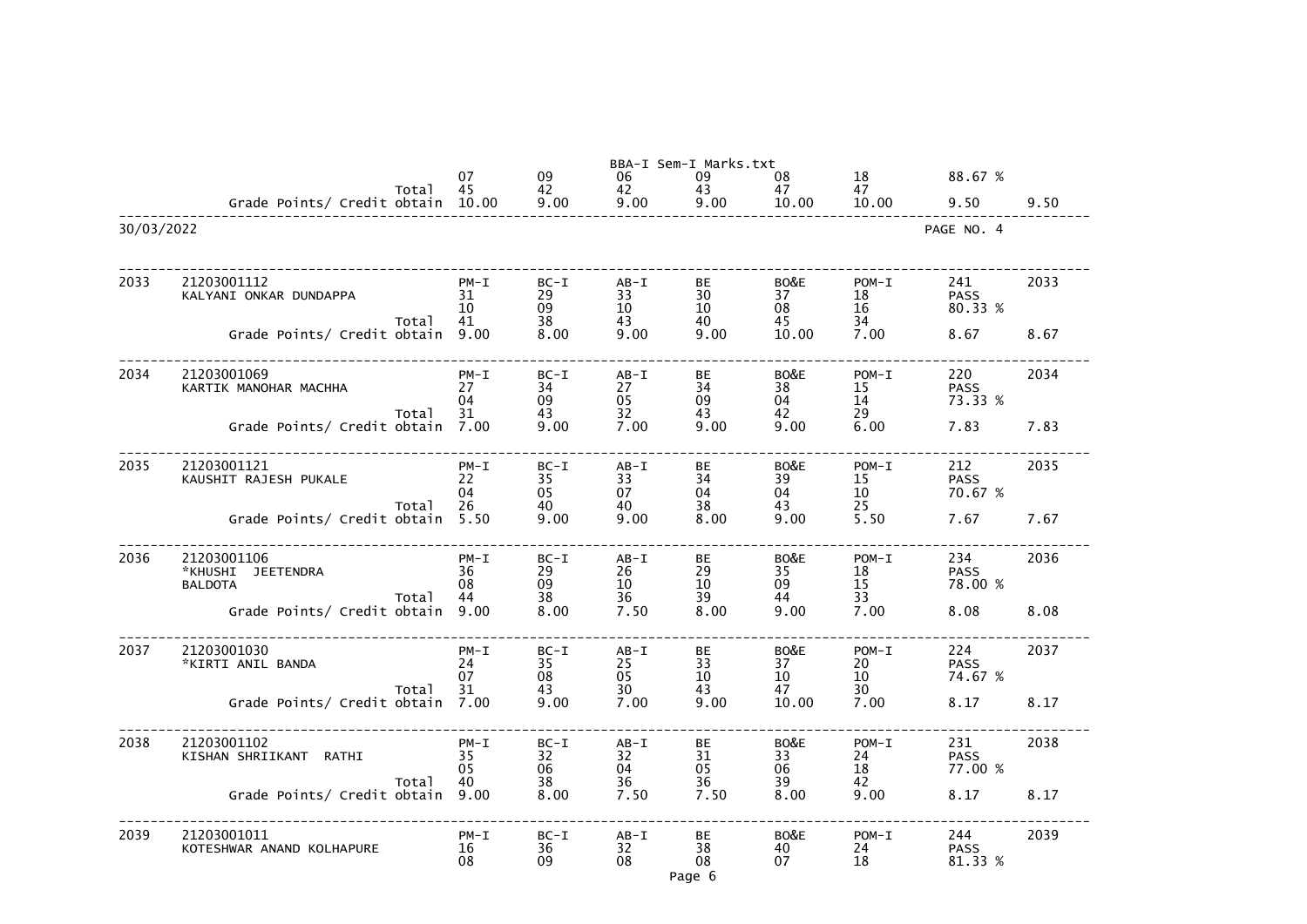|                          |                                                                                                                                 |                                   |                            |                                          |                              | BBA-I Sem-I Marks.txt             |                                      |                                  |                                    |                          |
|--------------------------|---------------------------------------------------------------------------------------------------------------------------------|-----------------------------------|----------------------------|------------------------------------------|------------------------------|-----------------------------------|--------------------------------------|----------------------------------|------------------------------------|--------------------------|
|                          | Grade Points/ Credit obtain                                                                                                     | Total                             | 24<br>5.00                 | 45<br>10.00                              | 40<br>9.00                   | 46<br>10.00                       | 47<br>10.00                          | 42<br>9.00                       | 8.83                               | 8.83                     |
| 2040                     | 21203001114<br>LAVANYA HANAMANT MASUTI                                                                                          |                                   | $PM - I$<br>28<br>04<br>32 | $BC-I$<br>34<br>06<br>40                 | $AB - I$<br>23<br>04<br>27   | <b>BE</b><br>31<br>04<br>35       | BO&E<br>38<br>04<br>42               | $POM-I$<br>22<br>$\frac{10}{32}$ | 208<br><b>PASS</b><br>69.33 %      | 2040                     |
|                          | Grade Points/ Credit obtain                                                                                                     | Total                             | 7.00                       | 9.00                                     | 5.50                         | 7.50                              | 9.00                                 | 7.00                             | 7.50                               | 7.50                     |
| 2041                     | 21203001037<br>*MAHEK JEETENDRA BAROT                                                                                           | Total                             | $PM - I$<br>30<br>04<br>34 | $BC-I$<br>31<br>04<br>35                 | $AB - I$<br>29<br>04<br>33   | <b>BE</b><br>25<br>04<br>29       | BO&E<br>33<br>04<br>37               | $POM-I$<br>20<br>10<br>30        | 198<br><b>PASS</b><br>66.00 %      | 2041                     |
|                          | Grade Points/ Credit obtain                                                                                                     |                                   | 7.00                       | 7.50                                     | 7.00                         | 6.00                              | 7.50                                 | 7.00                             | 7.00                               | 7.00                     |
| 30/03/2022               |                                                                                                                                 |                                   |                            |                                          |                              |                                   |                                      |                                  | PAGE NO. 5                         |                          |
|                          |                                                                                                                                 |                                   |                            |                                          |                              |                                   |                                      |                                  |                                    |                          |
|                          | BACHELOR OF BUSINESS ADMINISTRATION(BBA) ( CBCS w.e.f. 21-22 ) ( BBA PART I SEM I ) EXAM HELD IN OCT/NOV 2021<br><b>COLLEGE</b> |                                   |                            | : Hirachand Nemchand College of Commerce |                              |                                   |                                      |                                  | <b>MARKS LEDGER</b>                |                          |
| <b>SEAT</b><br><b>NO</b> | PRN NO<br><b>NAME</b>                                                                                                           |                                   |                            |                                          |                              | BBA PART I SEM I                  |                                      |                                  | <b>TOTAL</b><br>Result             | <b>SEAT</b><br><b>NO</b> |
|                          |                                                                                                                                 | <b>ESE</b><br><b>ISE</b><br>Total | 40/16<br>10/4<br>50/20     | 40/16<br>10/4<br>50/20                   | 40/16<br>10/4<br>50/20       | 40/16<br>10/4<br>50/20            | 40/16<br>10/4<br>50/20               | 30/12<br>20/8<br>50/20           | 300                                |                          |
|                          |                                                                                                                                 | Credits                           |                            |                                          |                              |                                   |                                      |                                  | 24/SGPA                            | <b>CGPA</b>              |
| 2042                     | 21203001029<br>*MAHESHWARI AMBADAS<br><b>MHANTA</b>                                                                             | Total                             | $PM - I$<br>29<br>09<br>38 | $BC-I$<br>35<br>09<br>44                 | $AB - I$<br>36<br>05<br>41   | BE<br>30<br>10 <sup>1</sup><br>40 | BO&E<br>36<br>08<br>44               | $POM-I$<br>20<br>12<br>32        | 239<br><b>PASS</b><br>79.67 %      | 2042                     |
|                          | Grade Points/ Credit obtain 8.00                                                                                                |                                   |                            | 9.00                                     | 9.00                         | 9.00                              | 9.00                                 | 7.00                             | 8.50                               | 8.50                     |
| 2043                     | 21203001014<br>*MAHIKA MUKESH KANDHARI                                                                                          | Total                             | $PM - I$<br>35<br>07<br>42 | $BC-I$<br>31<br>08<br>39                 | $AB - I$<br>36<br>10<br>46 — | BE<br>$\frac{33}{10}$<br>43       | BO&E<br>36<br>08 08<br>44 and $\sim$ | $POM-I$<br>ABS<br>ABS<br>$*0$    | 214<br>$FAIL$ $ATKT(1)$<br>71.33 % | 2043                     |
|                          | Grade Points/ Credit obtain 9.00                                                                                                |                                   |                            | 8.00                                     | 10.00                        | 9.00                              | 9.00                                 | 0.00                             | 7.50                               | 7.50                     |
| 2044                     | 21203001096<br>*MAHIMA SRICHAND GYAMLANI                                                                                        | Total                             | $PM - I$<br>38<br>10<br>48 | $BC-I$<br>33<br>07<br>40                 | $AB-I$<br>35<br>10<br>45     | BE<br>$\frac{35}{06}$<br>41       | BO&E<br>40<br>10<br>50 000           | $POM-I$<br>27<br>17<br>44        | 268<br><b>PASS</b><br>89.33 %      | 2044                     |
|                          | Grade Points/ Credit obtain 10.00                                                                                               |                                   |                            | 9.00                                     | 10.00                        | 9.00<br>Page 7                    | 10.00                                | 9.00                             | 9.50                               | 9.50                     |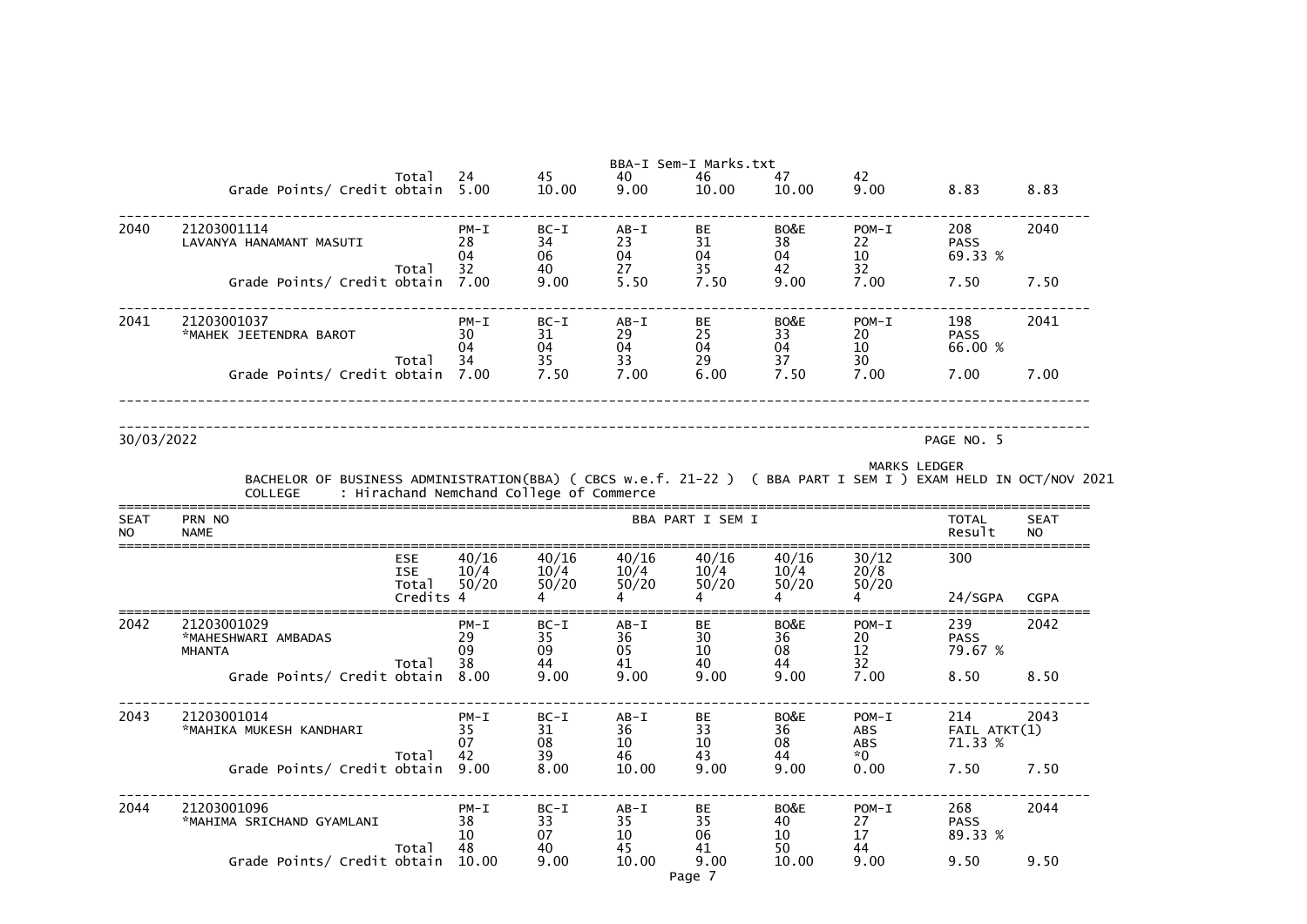| 2045                     | 21203001016<br>*MANASA CHANDRASHEKHAR<br>KOMATI                                                                                 |                          | $PM - I$<br>23<br>10       | $BC-I$<br>37<br>10                       | $AB - I$<br>26<br>10       | <b>BE</b><br>37<br>10 | BO&E<br>36<br>10       | $POM-I$<br>25<br>20       | 254<br><b>PASS</b><br>84.67 % | 2045                     |
|--------------------------|---------------------------------------------------------------------------------------------------------------------------------|--------------------------|----------------------------|------------------------------------------|----------------------------|-----------------------|------------------------|---------------------------|-------------------------------|--------------------------|
|                          | Grade Points/ Credit obtain                                                                                                     | Total                    | 33<br>7.00                 | 47<br>10.00                              | 36<br>7.50                 | 47<br>10.00           | 46<br>10.00            | 45<br>10.00               | 9.08                          | 9.08                     |
| 2046                     | 21203001131<br>MANDOLLU SUMEET SHANKAR                                                                                          |                          | $PM - I$<br>26<br>04       | $BC-I$<br>33<br>04                       | $AB - I$<br>24<br>04       | BE<br>33<br>08        | BO&E<br>37<br>04       | $POM-I$<br>18<br>10       | 205<br><b>PASS</b><br>68.33 % | 2046                     |
|                          | Grade Points/ Credit obtain                                                                                                     | Total                    | 30<br>7.00                 | 37<br>7.50                               | 28<br>6.00                 | 41<br>9.00            | 41<br>9.00             | 28<br>6.00                | 7.42                          | 7.42                     |
| 2047                     | 21203001084<br>*MANJUSHA RAJENDRA GOSKI                                                                                         | Total                    | $PM - I$<br>33<br>09<br>42 | $BC-I$<br>37<br>09<br>46                 | $AB - I$<br>39<br>10<br>49 | BE<br>28<br>10<br>38  | BO&E<br>34<br>07<br>41 | $POM-I$<br>18<br>18<br>36 | 252<br><b>PASS</b><br>84.00 % | 2047                     |
|                          | Grade Points/ Credit obtain                                                                                                     |                          | 9.00                       | 10.00                                    | 10.00                      | 8,00                  | 9.00                   | 7.50                      | 8.92                          | 8.92                     |
| 2048                     | 21203001035<br>MAYUR JAYKUMAR KOLHAPURE                                                                                         |                          | $PM - I$<br>38<br>08<br>46 | $BC-I$<br>32<br>08<br>40                 | $AB - I$<br>39<br>05       | BE<br>37<br>06<br>43  | BO&E<br>40<br>08<br>48 | $POM-I$<br>29<br>17       | 267<br><b>PASS</b><br>89.00 % | 2048                     |
|                          | Grade Points/ Credit obtain                                                                                                     | Total                    | 10.00                      | 9.00                                     | 44<br>9.00                 | 9.00                  | 10.00                  | 46<br>10.00               | 9.50                          | 9.50                     |
| 2049                     | 21203001051<br>MEHUL JASRAJ JAIN                                                                                                |                          | $PM - I$<br>35<br>10       | $BC-I$<br>35<br>09                       | $AB - I$<br>33<br>10       | BE<br>37<br>07        | BO&E<br>37<br>05       | $POM-I$<br>20<br>15       | 253<br><b>PASS</b><br>84.33 % | 2049                     |
|                          | Grade Points/ Credit obtain                                                                                                     | Total                    | 45<br>10.00                | 9.00                                     | 43<br>9.00                 | 44<br>9.00            | 42<br>9.00             | 35<br>7.50                | 8.92                          | 8.92                     |
| 30/03/2022               |                                                                                                                                 |                          |                            |                                          |                            |                       |                        |                           | PAGE NO. 6                    |                          |
|                          | BACHELOR OF BUSINESS ADMINISTRATION(BBA) ( CBCS w.e.f. 21-22 ) ( BBA PART I SEM I ) EXAM HELD IN OCT/NOV 2021<br><b>COLLEGE</b> |                          |                            | : Hirachand Nemchand College of Commerce |                            |                       |                        | <b>MARKS LEDGER</b>       |                               |                          |
| <b>SEAT</b><br><b>NO</b> | PRN NO<br><b>NAME</b>                                                                                                           |                          |                            |                                          |                            | BBA PART I SEM I      |                        |                           | <b>TOTAL</b><br>Result        | <b>SEAT</b><br><b>NO</b> |
|                          |                                                                                                                                 | <b>ESE</b><br><b>ISE</b> | 40/16<br>10/4              | 40/16<br>10/4                            | 40/16<br>10/4              | 40/16<br>10/4         | 40/16<br>10/4          | 30/12<br>20/8             | 300                           |                          |
|                          |                                                                                                                                 | Total<br>Credits 4       | 50/20                      | 50/20                                    | 50/20                      | 50/20                 | 50/20                  | 50/20<br>4                | 24/SGPA                       | <b>CGPA</b>              |
| 2050                     | 21203001043                                                                                                                     |                          | $PM - I$                   | $BC-I$                                   | $AB - I$                   | BE<br>Page 8          | BO&E                   | $POM-I$                   | 256                           | 2050                     |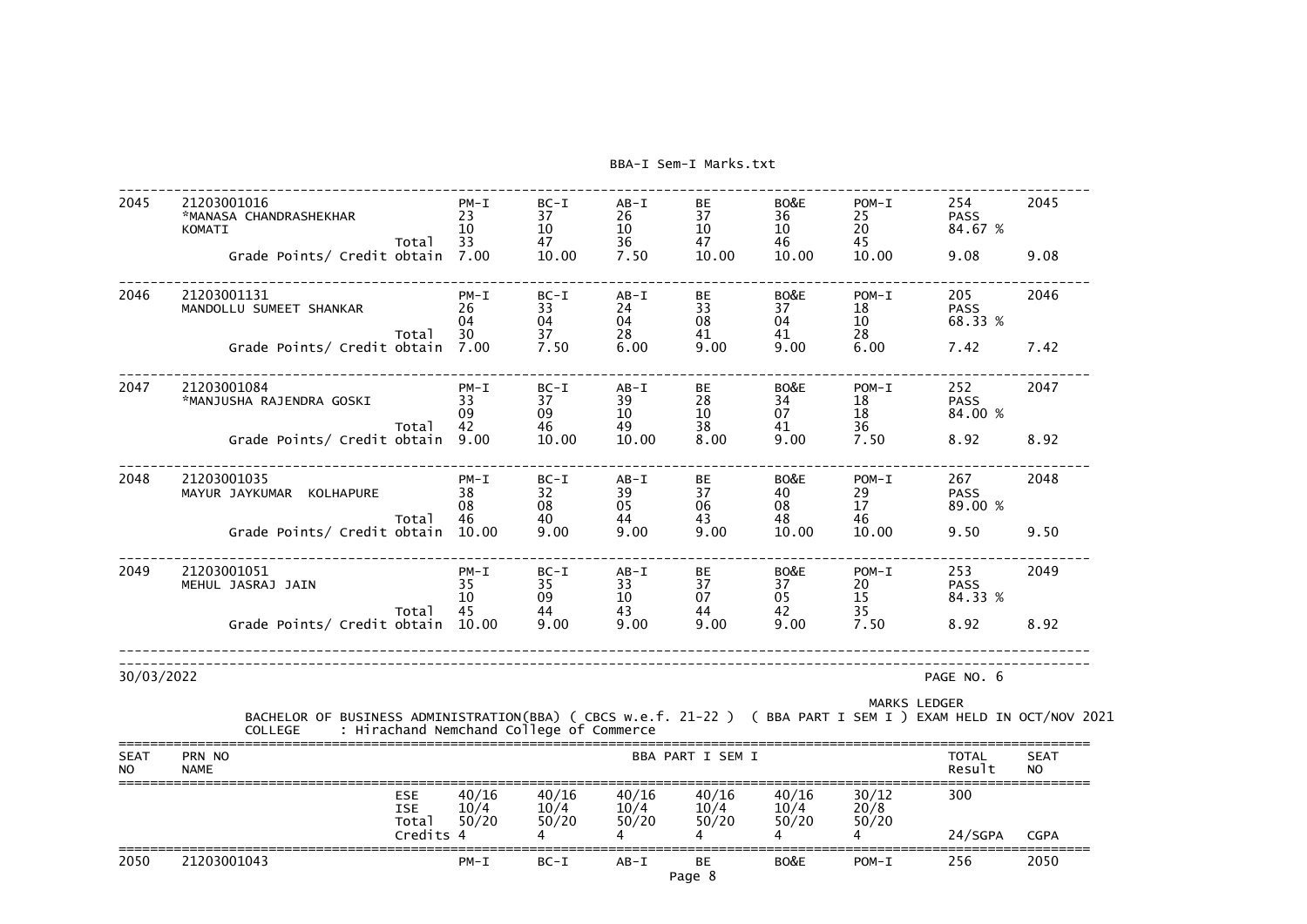|      |                                                       |       |                            |                          |                                         | BBA-I Sem-I Marks.txt             |                        |                                      |                                |      |
|------|-------------------------------------------------------|-------|----------------------------|--------------------------|-----------------------------------------|-----------------------------------|------------------------|--------------------------------------|--------------------------------|------|
|      | MOHIT MANISH PANCHARIYA                               | Total | 37<br>08<br>45             | 34<br>08<br>42           | 33<br>09<br>42                          | 32<br>06<br>38                    | 40<br>04<br>44         | 27<br>18<br>45                       | <b>PASS</b><br>85.33 %         |      |
|      | Grade Points/ Credit obtain 10.00                     |       |                            | 9.00                     | 9.00                                    | 8.00                              | 9.00                   | 10.00                                | 9.17                           | 9.17 |
| 2051 | 21203001109<br>*MOKSHADA NIVRUTTI KHADGI              | Total | $PM - I$<br>33<br>04<br>37 | $BC-I$<br>33<br>09<br>42 | $AB - I$<br>33<br>10 <sup>°</sup><br>43 | BE<br>30<br>10 <sup>°</sup><br>40 | BO&E<br>37<br>08<br>45 | $POM-I$<br>20<br>18<br>38            | 245<br><b>PASS</b><br>81.67 %  | 2051 |
|      | Grade Points/ Credit obtain 7.50                      |       |                            | 9.00                     | 9.00                                    | 9.00                              | 10.00                  | 8.00                                 | 8.75                           | 8.75 |
| 2052 | 21203001055<br>NEMICHAND SHYAMSUNDAR<br><b>GANDHI</b> | Total | $PM - I$<br>37<br>10<br>47 | $BC-I$<br>29<br>10<br>39 | $AB - I$<br>32<br>10 <sup>°</sup><br>42 | BE<br>36<br>10<br>46              | BO&E<br>38<br>09<br>47 | $POM-I$<br>29<br>20<br>49            | 270<br><b>PASS</b><br>90.00 %  | 2052 |
|      | Grade Points/ Credit obtain                           |       | 10.00                      | 8.00                     | 9.00                                    | 10.00                             | 10.00                  | 10.00                                | 9.50                           | 9.50 |
| 2053 | 21203001021<br>*NICHALKAR MUSKAN BASHA                | Total | $PM - I$<br>28<br>08<br>36 | $BC-I$<br>29<br>06       | $AB - I$<br>23<br>06<br>29              | BE<br>25<br>09<br>34              | BO&E<br>33<br>08<br>41 | $POM-I$<br>21<br>12<br>33            | 208<br><b>PASS</b><br>69.33 %  | 2053 |
|      | Grade Points/ Credit obtain 7.50                      |       |                            | $\frac{35}{7.50}$        | 6.00                                    | 7.00                              | 9.00                   | 7.00                                 | 7.33                           | 7.33 |
| 2054 | 21203001078<br>NIRAJ SHRINIVAS GANJI                  |       | $PM - I$<br>27<br>06       | $BC-I$<br>31<br>08       | $AB - I$<br>28<br>08                    | BE<br>27<br>09<br>36              | BO&E<br>33<br>06       | $POM-I$<br>15<br>15                  | 213<br><b>PASS</b><br>71.00 %  | 2054 |
|      | Grade Points/ Credit obtain 7.00                      | Total | 33                         | 39<br>8.00               | 36<br>7.50                              | 7.50                              | 39<br>8.00             | 30<br>7.00                           | 7.50                           | 7.50 |
| 2055 | 21203001060<br>NITISH UDAY SALGAR                     |       | $PM - I$<br>23<br>04       | $BC-I$<br>31<br>06       | $AB - I$<br>28<br>08                    | BE<br>31<br>08                    | BO&E<br>35<br>06       | $POM-I$<br>24<br>10 <sub>1</sub>     | 214<br><b>PASS</b><br>71.33 %  | 2055 |
|      | Grade Points/ Credit obtain                           | Total | 27<br>5.50                 | 37<br>7.50               | 36<br>7.50                              | 39<br>8.00                        | 41<br>9.00             | 34<br>7.00                           | 7.42                           | 7.42 |
| 2056 | 21203001061<br>OM PRAMOD JATLA                        | Total | $PM - I$<br>30<br>06<br>36 | $BC-I$<br>36<br>09<br>45 | $AB - I$<br>32<br>06<br>38              | BE<br>38<br>09<br>47              | BO&E<br>40<br>07<br>47 | $POM-I$<br>24<br>16<br>40            | 253<br><b>PASS</b><br>84.33 %  | 2056 |
|      | Grade Points/ Credit obtain                           |       | 7.50                       | 10.00                    | 8.00                                    | 10.00                             | 10.00                  | 9.00                                 | 9.08                           | 9.08 |
| 2057 | 21203001103<br>OM RAMDAS GAIKWAD                      | Total | $PM - I$<br>20<br>04<br>24 | $BC-I$<br>26<br>05<br>31 | $AB - I$<br>17<br>04<br>21              | BE<br>31<br>04<br>35              | BO&E<br>29<br>04<br>33 | $POM-I$<br>ABS<br><b>ABS</b><br>$*0$ | 144<br>FAIL ATKT(1)<br>48.00 % | 2057 |
|      | Grade Points/ Credit obtain                           |       | 5.00                       | 7.00                     | 5.00                                    | 7.50<br>Page 9                    | 7.00                   | 0.00                                 | 5.25                           | 5.25 |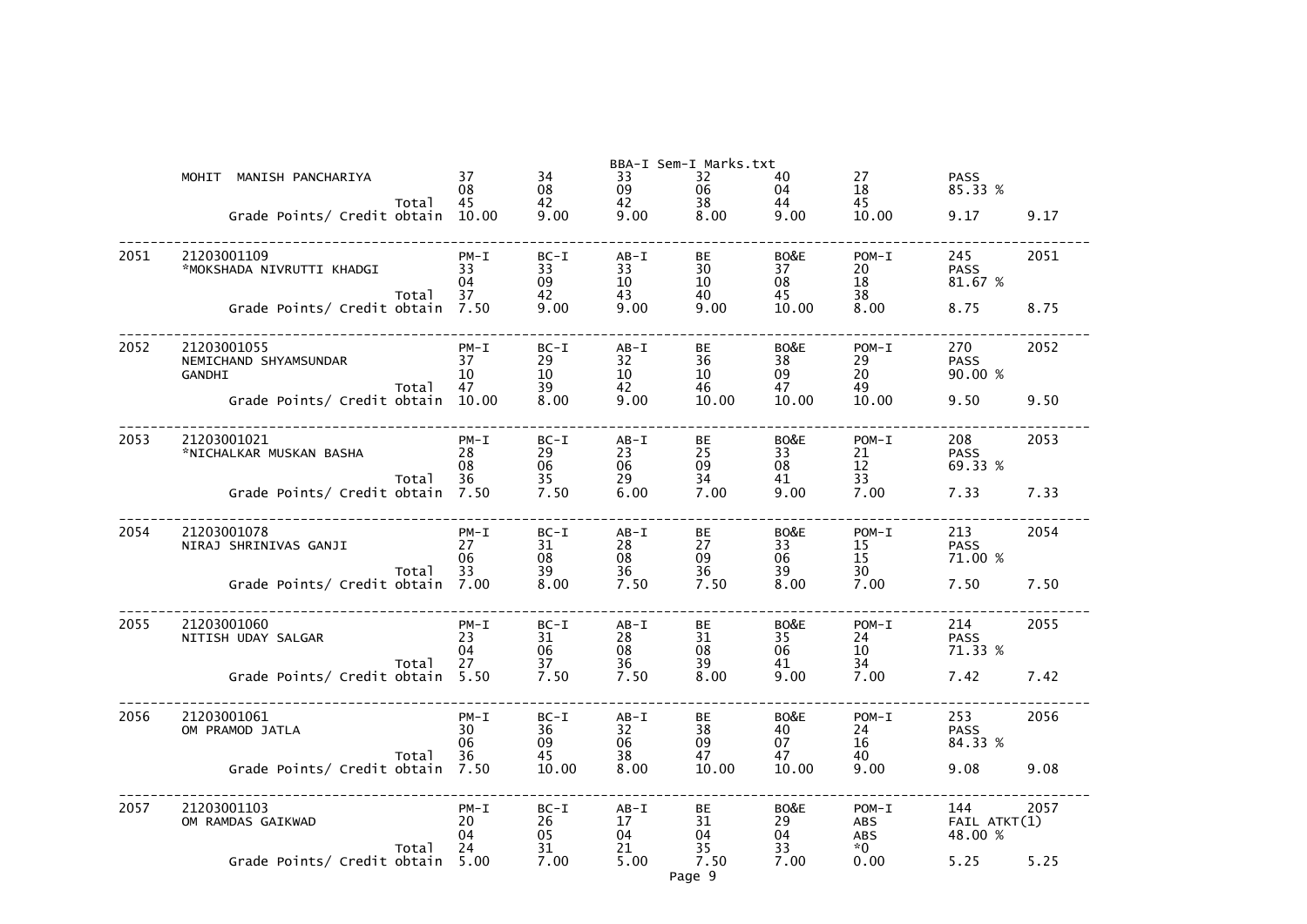### --------------------------------------------------------------------------------------------------------------------------- 30/03/2022 PAGE NO. 7

|                          | BACHELOR OF BUSINESS ADMINISTRATION(BBA) ( CBCS w.e.f. 21-22 ) ( BBA PART I SEM I ) EXAM HELD IN OCT/NOV 2021<br><b>COLLEGE</b> |                                                |                                               | : Hirachand Nemchand College of Commerce |                            |                                               |                                                 |                                 | <b>MARKS LEDGER</b>            |                          |
|--------------------------|---------------------------------------------------------------------------------------------------------------------------------|------------------------------------------------|-----------------------------------------------|------------------------------------------|----------------------------|-----------------------------------------------|-------------------------------------------------|---------------------------------|--------------------------------|--------------------------|
| <b>SEAT</b><br><b>NO</b> | PRN NO<br><b>NAME</b>                                                                                                           |                                                |                                               |                                          |                            | BBA PART I SEM I                              |                                                 |                                 | <b>TOTAL</b><br>Result         | <b>SEAT</b><br><b>NO</b> |
|                          |                                                                                                                                 | <b>ESE</b><br><b>ISE</b><br>Total<br>Credits 4 | 40/16<br>10/4<br>50/20                        | 40/16<br>10/4<br>50/20                   | 40/16<br>10/4<br>50/20     | 40/16<br>10/4<br>50/20                        | 40/16<br>10/4<br>50/20                          | 30/12<br>20/8<br>50/20          | 300<br>24/SGPA                 | <b>CGPA</b>              |
| 2058                     | 21203001001<br>OMJI NANDAKUMAR LOKHANDE                                                                                         | Total                                          | $PM - I$<br>38<br>08<br>46                    | $BC-I$<br>35<br>08<br>43                 | $AB - I$<br>34<br>06<br>40 | BE<br>37<br>08<br>45                          | BO&E<br>37<br>06<br>43                          | $POM-I$<br>25<br>19<br>44       | 261<br><b>PASS</b><br>87.00 %  | 2058                     |
|                          | Grade Points/ Credit obtain                                                                                                     |                                                | 10.00                                         | 9.00                                     | 9.00                       | 10.00                                         | 9.00                                            | 9.00                            | 9.33                           | 9.33                     |
| 2059                     | 21203001083<br>OMKAR MAHESH THAKARE                                                                                             |                                                | $PM - I$<br>35<br>06<br>41                    | $BC-I$<br>29<br>06                       | $AB - I$<br>39<br>04       | BE<br>37<br>04                                | BO&E<br>31<br>$\frac{05}{36}$                   | $POM-I$<br>$22$<br>$12$<br>$34$ | 230<br><b>PASS</b><br>76.67 %  | 2059                     |
|                          | Grade Points/ Credit obtain                                                                                                     | Total                                          | 9.00                                          | 35 <sub>2</sub><br>7.50                  | 43<br>9.00                 | 41<br>9.00                                    | 7.50                                            | 7.00                            | 8.17                           | 8.17                     |
| 2060                     | 21203001088<br>OMSHRIYASH SANDEEP KANNA                                                                                         |                                                | $PM - I$<br>21<br>04                          | $BC-I$<br>33<br>08                       | $AB - I$<br>30<br>08       | BE<br>31<br>09                                | BO&E<br>33<br>06<br>39                          | $POM-I$<br>22<br>16             | 221<br><b>PASS</b><br>73.67 %  | 2060                     |
|                          | Grade Points/ Credit obtain                                                                                                     | Total                                          | 25<br>5.50                                    | 41<br>9.00                               | 38<br>8.00                 | 40<br>9.00                                    | 8.00                                            | 38<br>8.00                      | 7.92                           | 7.92                     |
| 2061                     | 21203001050<br>*PALLAVI PRAKASH<br>KSHIRSAGAR                                                                                   | Total                                          | $PM - I$<br>$*12$<br>10 <sup>°</sup><br>$*22$ | $BC-I$<br>21<br>07<br>28                 | $AB - I$<br>17<br>06<br>23 | BЕ<br>31<br>10<br>41                          | BO&E<br>35<br>08<br>43                          | $POM-I$<br>20<br>15<br>35       | 192<br>FAIL ATKT(1)<br>64.00 % | 2061                     |
|                          | Grade Points/ Credit obtain 5.00                                                                                                |                                                |                                               | 6.00                                     | 5.00                       | 9.00                                          | 9.00                                            | 7.50                            | 6.08                           | 6.08                     |
| 2062                     | 21203001123<br>PANKAJ ANAND GAIKWAD                                                                                             |                                                | $PM - I$<br>28<br>04                          | $BC-I$<br>$\frac{35}{06}$                | $AB - I$<br>34<br>04       | BE<br>$\begin{array}{c} 36 \\ 05 \end{array}$ | BO&E<br>$\begin{array}{c} 35 \\ 04 \end{array}$ | $POM-I$<br>15<br>09             | 215<br><b>PASS</b><br>71.67 %  | 2062                     |
|                          | Grade Points/ Credit obtain 7.00                                                                                                | Total                                          | 32                                            | 41<br>9.00                               | 38<br>8.00                 | 41<br>9.00                                    | 39<br>8.00                                      | 24<br>5.00                      | 7.67                           | 7.67                     |
| 2063                     | 21203001126                                                                                                                     |                                                | $PM - I$                                      | $BC-I$                                   | $AB - I$                   | BE<br>Page 10                                 | BO&E                                            | $POM-I$                         | 231                            | 2063                     |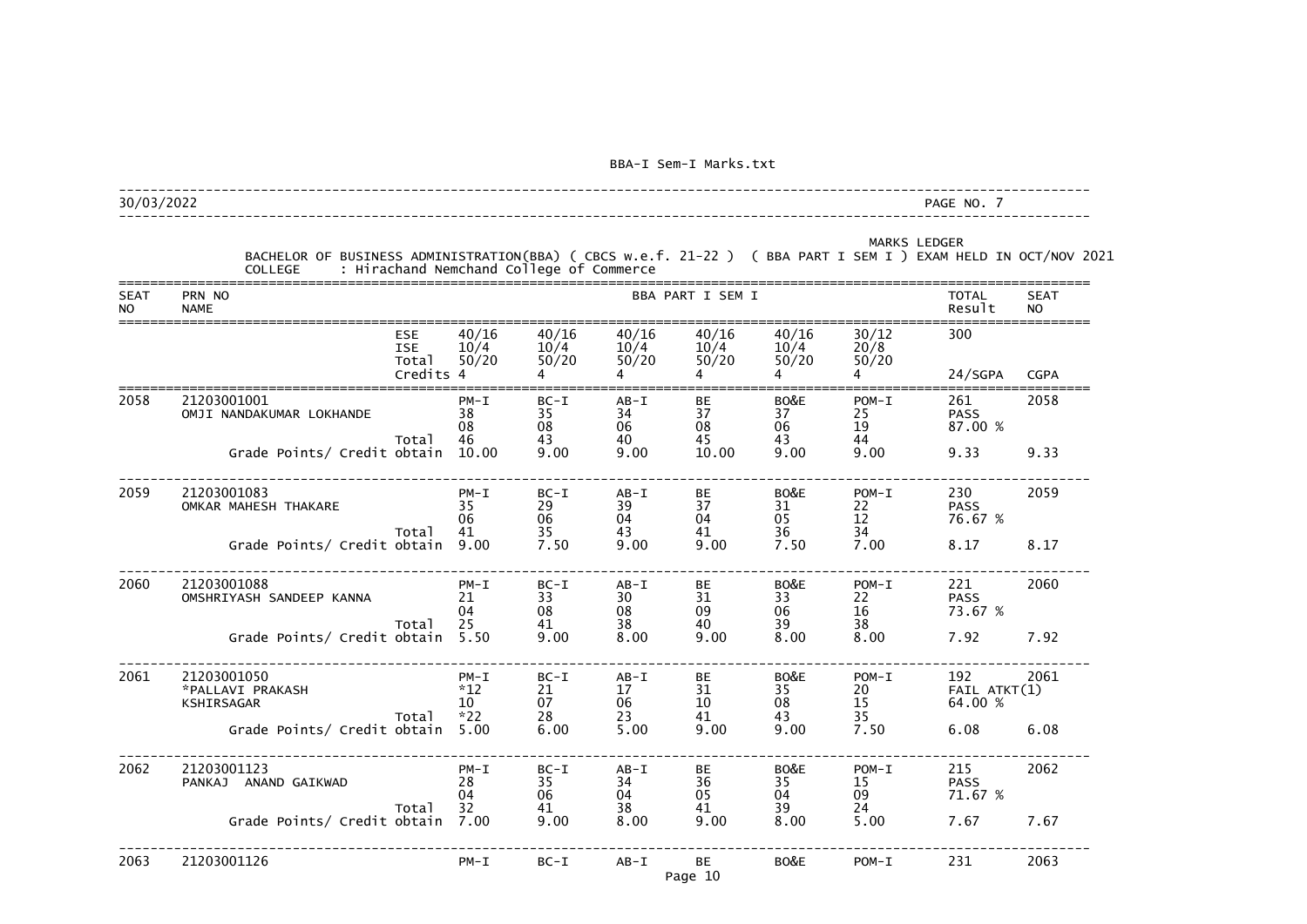|                           |                                                                                                                                                                                                                                                   |                                                                                                                                                                                                                                                                                                                        | BBA-I Sem-I Marks.txt                                                                                                                                |                                                                                                                                                                    |                                                                                                                                                                          |                                                                                                                                                        |                                                                                                                                                                         |                                                                                                                                                                                     |
|---------------------------|---------------------------------------------------------------------------------------------------------------------------------------------------------------------------------------------------------------------------------------------------|------------------------------------------------------------------------------------------------------------------------------------------------------------------------------------------------------------------------------------------------------------------------------------------------------------------------|------------------------------------------------------------------------------------------------------------------------------------------------------|--------------------------------------------------------------------------------------------------------------------------------------------------------------------|--------------------------------------------------------------------------------------------------------------------------------------------------------------------------|--------------------------------------------------------------------------------------------------------------------------------------------------------|-------------------------------------------------------------------------------------------------------------------------------------------------------------------------|-------------------------------------------------------------------------------------------------------------------------------------------------------------------------------------|
| PANNALAL AGARWAL LALCHAND | 26                                                                                                                                                                                                                                                | 32                                                                                                                                                                                                                                                                                                                     | 35                                                                                                                                                   | 34                                                                                                                                                                 | 39                                                                                                                                                                       | 22                                                                                                                                                     | <b>PASS</b>                                                                                                                                                             |                                                                                                                                                                                     |
|                           |                                                                                                                                                                                                                                                   |                                                                                                                                                                                                                                                                                                                        |                                                                                                                                                      |                                                                                                                                                                    |                                                                                                                                                                          |                                                                                                                                                        |                                                                                                                                                                         |                                                                                                                                                                                     |
|                           |                                                                                                                                                                                                                                                   |                                                                                                                                                                                                                                                                                                                        |                                                                                                                                                      |                                                                                                                                                                    |                                                                                                                                                                          |                                                                                                                                                        |                                                                                                                                                                         | 8.17                                                                                                                                                                                |
|                           |                                                                                                                                                                                                                                                   |                                                                                                                                                                                                                                                                                                                        |                                                                                                                                                      |                                                                                                                                                                    |                                                                                                                                                                          |                                                                                                                                                        |                                                                                                                                                                         |                                                                                                                                                                                     |
| 21203001046               | $PM - I$                                                                                                                                                                                                                                          | $BC-I$                                                                                                                                                                                                                                                                                                                 | $AB - I$                                                                                                                                             | <b>BE</b>                                                                                                                                                          | BO&E                                                                                                                                                                     | $POM-I$                                                                                                                                                | 224                                                                                                                                                                     | 2064                                                                                                                                                                                |
| PATIL SHASHANK VIJAY      | 31                                                                                                                                                                                                                                                | 29                                                                                                                                                                                                                                                                                                                     | 24                                                                                                                                                   |                                                                                                                                                                    |                                                                                                                                                                          | 28                                                                                                                                                     | <b>PASS</b>                                                                                                                                                             |                                                                                                                                                                                     |
|                           |                                                                                                                                                                                                                                                   |                                                                                                                                                                                                                                                                                                                        |                                                                                                                                                      |                                                                                                                                                                    |                                                                                                                                                                          |                                                                                                                                                        |                                                                                                                                                                         |                                                                                                                                                                                     |
|                           | 7.50                                                                                                                                                                                                                                              | 7.50                                                                                                                                                                                                                                                                                                                   | 6.00                                                                                                                                                 | 7.00                                                                                                                                                               | 9.00                                                                                                                                                                     | 10.00                                                                                                                                                  | 7.83                                                                                                                                                                    | 7.83                                                                                                                                                                                |
|                           |                                                                                                                                                                                                                                                   |                                                                                                                                                                                                                                                                                                                        |                                                                                                                                                      |                                                                                                                                                                    |                                                                                                                                                                          |                                                                                                                                                        |                                                                                                                                                                         |                                                                                                                                                                                     |
| 21203001082               | $PM - I$                                                                                                                                                                                                                                          | $BC-I$                                                                                                                                                                                                                                                                                                                 | $AB - I$                                                                                                                                             | BE                                                                                                                                                                 | BO&E                                                                                                                                                                     | $POM-I$                                                                                                                                                | 251                                                                                                                                                                     | 2065                                                                                                                                                                                |
| PAWAN LAXMAN KARAMPURI    |                                                                                                                                                                                                                                                   |                                                                                                                                                                                                                                                                                                                        |                                                                                                                                                      |                                                                                                                                                                    |                                                                                                                                                                          |                                                                                                                                                        |                                                                                                                                                                         |                                                                                                                                                                                     |
|                           |                                                                                                                                                                                                                                                   |                                                                                                                                                                                                                                                                                                                        |                                                                                                                                                      |                                                                                                                                                                    |                                                                                                                                                                          |                                                                                                                                                        |                                                                                                                                                                         |                                                                                                                                                                                     |
|                           | 10.00                                                                                                                                                                                                                                             | 8.00                                                                                                                                                                                                                                                                                                                   | 7.50                                                                                                                                                 | 8.00                                                                                                                                                               | 10.00                                                                                                                                                                    | 9.00                                                                                                                                                   | 8.75                                                                                                                                                                    | 8.75                                                                                                                                                                                |
|                           |                                                                                                                                                                                                                                                   |                                                                                                                                                                                                                                                                                                                        |                                                                                                                                                      |                                                                                                                                                                    |                                                                                                                                                                          |                                                                                                                                                        |                                                                                                                                                                         |                                                                                                                                                                                     |
|                           |                                                                                                                                                                                                                                                   |                                                                                                                                                                                                                                                                                                                        |                                                                                                                                                      |                                                                                                                                                                    |                                                                                                                                                                          |                                                                                                                                                        |                                                                                                                                                                         |                                                                                                                                                                                     |
|                           |                                                                                                                                                                                                                                                   |                                                                                                                                                                                                                                                                                                                        |                                                                                                                                                      |                                                                                                                                                                    |                                                                                                                                                                          |                                                                                                                                                        |                                                                                                                                                                         |                                                                                                                                                                                     |
|                           |                                                                                                                                                                                                                                                   |                                                                                                                                                                                                                                                                                                                        |                                                                                                                                                      |                                                                                                                                                                    |                                                                                                                                                                          |                                                                                                                                                        |                                                                                                                                                                         | 2066                                                                                                                                                                                |
| *POOJA VISHNU BHUMKAR     | 38                                                                                                                                                                                                                                                | 31                                                                                                                                                                                                                                                                                                                     | 31                                                                                                                                                   | 23                                                                                                                                                                 | 34                                                                                                                                                                       | 25                                                                                                                                                     | <b>PASS</b>                                                                                                                                                             |                                                                                                                                                                                     |
|                           |                                                                                                                                                                                                                                                   |                                                                                                                                                                                                                                                                                                                        |                                                                                                                                                      |                                                                                                                                                                    |                                                                                                                                                                          |                                                                                                                                                        |                                                                                                                                                                         |                                                                                                                                                                                     |
|                           |                                                                                                                                                                                                                                                   |                                                                                                                                                                                                                                                                                                                        |                                                                                                                                                      |                                                                                                                                                                    |                                                                                                                                                                          |                                                                                                                                                        |                                                                                                                                                                         | 8.83                                                                                                                                                                                |
|                           |                                                                                                                                                                                                                                                   |                                                                                                                                                                                                                                                                                                                        |                                                                                                                                                      |                                                                                                                                                                    |                                                                                                                                                                          |                                                                                                                                                        |                                                                                                                                                                         |                                                                                                                                                                                     |
| 21203001108               | $PM - I$                                                                                                                                                                                                                                          | $BC-I$                                                                                                                                                                                                                                                                                                                 | $AB - I$                                                                                                                                             | <b>BE</b>                                                                                                                                                          | BO&E                                                                                                                                                                     | $POM-I$                                                                                                                                                | 215                                                                                                                                                                     | 2067                                                                                                                                                                                |
| PRADNESH PRASHANT         | 26                                                                                                                                                                                                                                                | 35                                                                                                                                                                                                                                                                                                                     | 26                                                                                                                                                   | 30                                                                                                                                                                 | 34                                                                                                                                                                       | 24                                                                                                                                                     | <b>PASS</b>                                                                                                                                                             |                                                                                                                                                                                     |
|                           |                                                                                                                                                                                                                                                   |                                                                                                                                                                                                                                                                                                                        |                                                                                                                                                      |                                                                                                                                                                    |                                                                                                                                                                          |                                                                                                                                                        |                                                                                                                                                                         |                                                                                                                                                                                     |
|                           |                                                                                                                                                                                                                                                   |                                                                                                                                                                                                                                                                                                                        |                                                                                                                                                      |                                                                                                                                                                    |                                                                                                                                                                          |                                                                                                                                                        |                                                                                                                                                                         | 7.75                                                                                                                                                                                |
|                           |                                                                                                                                                                                                                                                   |                                                                                                                                                                                                                                                                                                                        |                                                                                                                                                      |                                                                                                                                                                    |                                                                                                                                                                          |                                                                                                                                                        |                                                                                                                                                                         |                                                                                                                                                                                     |
| 21203001063               | $PM - I$                                                                                                                                                                                                                                          | $BC-I$                                                                                                                                                                                                                                                                                                                 | $AB - I$                                                                                                                                             | BE                                                                                                                                                                 | BO&E                                                                                                                                                                     | $POM-I$                                                                                                                                                | 150                                                                                                                                                                     | 2068                                                                                                                                                                                |
|                           |                                                                                                                                                                                                                                                   |                                                                                                                                                                                                                                                                                                                        |                                                                                                                                                      |                                                                                                                                                                    |                                                                                                                                                                          |                                                                                                                                                        |                                                                                                                                                                         |                                                                                                                                                                                     |
|                           |                                                                                                                                                                                                                                                   |                                                                                                                                                                                                                                                                                                                        |                                                                                                                                                      |                                                                                                                                                                    |                                                                                                                                                                          |                                                                                                                                                        |                                                                                                                                                                         |                                                                                                                                                                                     |
|                           | 7.00                                                                                                                                                                                                                                              | 9.00                                                                                                                                                                                                                                                                                                                   | 5.50                                                                                                                                                 | 7.00                                                                                                                                                               | 5.00                                                                                                                                                                     | 0.00                                                                                                                                                   | 5.58                                                                                                                                                                    | 5.58                                                                                                                                                                                |
|                           |                                                                                                                                                                                                                                                   |                                                                                                                                                                                                                                                                                                                        |                                                                                                                                                      |                                                                                                                                                                    |                                                                                                                                                                          |                                                                                                                                                        |                                                                                                                                                                         |                                                                                                                                                                                     |
|                           |                                                                                                                                                                                                                                                   |                                                                                                                                                                                                                                                                                                                        |                                                                                                                                                      |                                                                                                                                                                    |                                                                                                                                                                          |                                                                                                                                                        |                                                                                                                                                                         | 2069                                                                                                                                                                                |
| <b>BHAIRAPPA</b>          | 09                                                                                                                                                                                                                                                | 09                                                                                                                                                                                                                                                                                                                     | 08                                                                                                                                                   | 10                                                                                                                                                                 | 08                                                                                                                                                                       | 18                                                                                                                                                     | 89.33 %                                                                                                                                                                 |                                                                                                                                                                                     |
| Total                     | 43                                                                                                                                                                                                                                                | 42                                                                                                                                                                                                                                                                                                                     | 47                                                                                                                                                   | 46                                                                                                                                                                 | 46                                                                                                                                                                       | 44                                                                                                                                                     |                                                                                                                                                                         |                                                                                                                                                                                     |
|                           |                                                                                                                                                                                                                                                   |                                                                                                                                                                                                                                                                                                                        |                                                                                                                                                      |                                                                                                                                                                    |                                                                                                                                                                          |                                                                                                                                                        |                                                                                                                                                                         | 9.50                                                                                                                                                                                |
|                           |                                                                                                                                                                                                                                                   |                                                                                                                                                                                                                                                                                                                        |                                                                                                                                                      |                                                                                                                                                                    |                                                                                                                                                                          |                                                                                                                                                        |                                                                                                                                                                         | 2070                                                                                                                                                                                |
|                           |                                                                                                                                                                                                                                                   |                                                                                                                                                                                                                                                                                                                        |                                                                                                                                                      |                                                                                                                                                                    |                                                                                                                                                                          |                                                                                                                                                        |                                                                                                                                                                         |                                                                                                                                                                                     |
|                           | Total<br>Total<br>Total<br>30/03/2022<br>21203001034<br>Total<br>Grade Points/ Credit obtain<br><b>DEGAONKAR</b><br>Total<br>Grade Points/ Credit obtain<br>PRANAV SUHAS KONDEWAR<br>Total<br>21203001077<br>PRATHAMESH VIJAYKUMAR<br>21203001130 | 06<br>32<br>Grade Points/ Credit obtain<br>7.00<br>06<br>37<br>Grade Points/ Credit obtain<br>38<br>10<br>48<br>Grade Points/ Credit obtain<br>$PM - I$<br>10<br>48<br>10.00<br>07<br>33<br>7.00<br>25<br>06<br>31<br>Grade Points/ Credit obtain<br>$PM - I$<br>34<br>Grade Points/ Credit obtain<br>9.00<br>$PM - I$ | 07<br>39<br>8.00<br>08<br>37<br>29<br>10<br>39<br>$BC-I$<br>09<br>40<br>9.00<br>07<br>42<br>9.00<br>37<br>05<br>42<br>$BC-I$<br>33<br>9.00<br>$BC-I$ | 04<br>39<br>8.00<br>04<br>28<br>26<br>10<br>36<br>$AB - I$<br>10<br>41<br>9.00<br>04<br>$\frac{30}{7.00}$<br>22<br>05<br>27<br>$AB - I$<br>39<br>10.00<br>$AB - I$ | 08<br>42<br>9.00<br>28<br>04<br>32<br>29<br>10<br>39<br><b>BE</b><br>09<br>32<br>7.00<br>05<br>35<br>7.50<br>26<br>04<br>30<br>BE<br>36<br>10.00<br><b>BE</b><br>Page 11 | 06<br>45<br>10.00<br>38<br>06<br>44<br>38<br>09<br>47<br>BO&E<br>10<br>44<br>9.00<br>07<br>41<br>9.00<br>16<br>04<br>20<br>BO&E<br>38<br>10.00<br>BO&E | 12<br>34<br>7.00<br>18<br>46<br>24<br>18<br>42<br>$POM-I$<br>19<br>44<br>9.00<br>10<br>$\frac{1}{34}$<br>7.00<br>ABS<br>ABS<br>$*0$<br>$POM-I$<br>26<br>9.00<br>$POM-I$ | 77.00 %<br>8.17<br>74.67 %<br><b>PASS</b><br>83.67 %<br>PAGE NO. 8<br>249<br>83.00 %<br>8.83<br>71.67 %<br>7.75<br>$FAIL$ $ATKT(1)$<br>50.00 %<br>268<br><b>PASS</b><br>9.50<br>212 |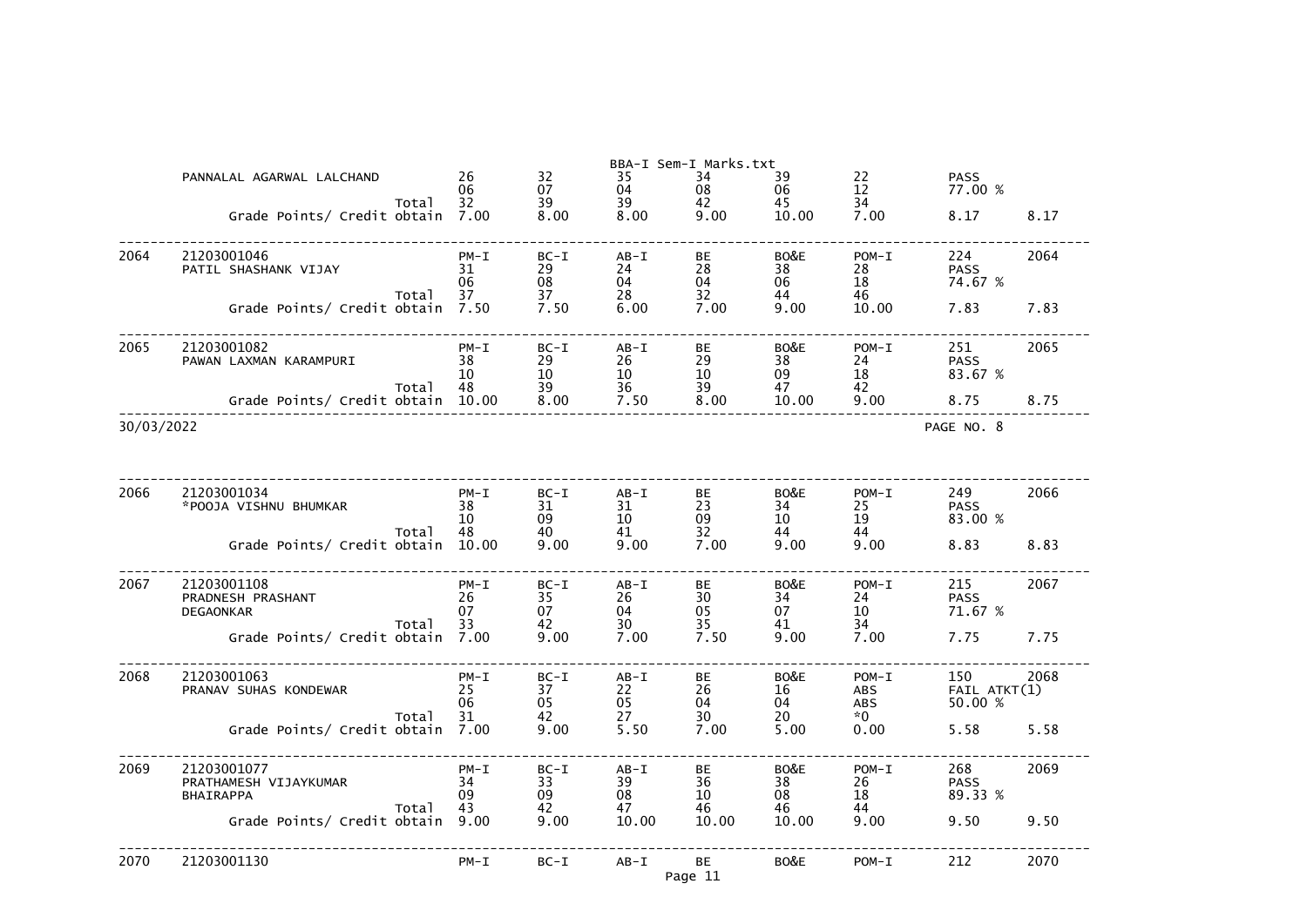| 2075                     | 21203001053<br>RATHU KRISHNAN<br>RADHAKRISHNAN                                                                                                                              | $PM - I$<br>37<br>10   | $BC-I$<br>33<br>10     | $AB - I$<br>23<br>07   | BE<br>26<br>10<br>Page 12          | BO&E<br>38<br>10                  | $POM-I$<br>28<br>19    | 251<br><b>PASS</b><br>83.67 % | 2075                     |
|--------------------------|-----------------------------------------------------------------------------------------------------------------------------------------------------------------------------|------------------------|------------------------|------------------------|------------------------------------|-----------------------------------|------------------------|-------------------------------|--------------------------|
|                          | <b>ESE</b><br><b>ISE</b><br>Total<br>Credits 4                                                                                                                              | 40/16<br>10/4<br>50/20 | 40/16<br>10/4<br>50/20 | 40/16<br>10/4<br>50/20 | 40/16<br>10/4<br>50/20             | 40/16<br>10/4<br>50/20            | 30/12<br>20/8<br>50/20 | 300<br>24/SGPA                | <b>CGPA</b>              |
| <b>SEAT</b><br><b>NO</b> | PRN NO<br><b>NAME</b>                                                                                                                                                       |                        |                        |                        | BBA PART I SEM I                   |                                   |                        | <b>TOTAL</b><br>Result        | <b>SEAT</b><br><b>NO</b> |
|                          | BACHELOR OF BUSINESS ADMINISTRATION(BBA) ( CBCS w.e.f. 21-22 ) ( BBA PART I SEM I ) EXAM HELD IN OCT/NOV 2021<br>: Hirachand Nemchand College of Commerce<br><b>COLLEGE</b> |                        |                        |                        |                                    |                                   |                        | <b>MARKS LEDGER</b>           |                          |
| 30/03/2022               |                                                                                                                                                                             |                        |                        |                        |                                    |                                   |                        | PAGE NO. 9                    |                          |
|                          | 10tal 43<br>Grade Points/ Credit obtain 9.00                                                                                                                                | 43                     | $\frac{42}{9.00}$      | 29<br>6.00             | 41<br>9.00                         | 47<br>10.00                       | 33<br>7.00             | 8.33                          | 8.33                     |
| 2074                     | 21203001091<br>RAHUL SANTOSH BASUDE                                                                                                                                         | $PM - I$<br>35<br>08   | $BC-I$<br>33<br>09     | AB-I<br>24<br>05       | <b>BE</b><br>31<br>10 <sup>°</sup> | BO&E <b>All All A</b><br>38<br>09 | $POM-I$<br>18<br>15    | 235<br><b>PASS</b><br>78.33 % | 2074                     |
|                          | Total<br>Grade Points/ Credit obtain 10.00                                                                                                                                  | 45                     | 40<br>9.00             | 42<br>9.00             | 48<br>10.00                        | 48<br>10.00                       | 48<br>10.00            | 9.67                          | 9.67                     |
| 2073                     | 21203001124<br>RAHUL RAJKUMAR KOCHAR                                                                                                                                        | $PM - I$<br>35<br>10   | $BC-I$<br>31<br>09     | $AB-I$<br>37<br>05     | BE<br>38<br>10 <sup>°</sup>        | BO&E<br>40<br>08                  | $POM-I$<br>29<br>19    | 271<br><b>PASS</b><br>90.33 % | 2073                     |
|                          | Total<br>Grade Points/ Credit obtain 9.00                                                                                                                                   | 10<br>41               | 09<br>43<br>9.00       | 05<br>37<br>7.50       | 09<br>41<br>9.00                   | 08<br>46<br>10.00                 | 19<br>43<br>9.00       | 83.67 %<br>8.92               | 8.92                     |
| 2072                     | 21203001028<br>RAHUL RAJENDRA BHAIKATTI                                                                                                                                     | $PM - I$<br>31         | $BC-I$<br>34           | AB-I<br>32             | <b>BE</b><br>32                    | BO&E<br>38                        | $POM-I$<br>24          | 251<br><b>PASS</b>            | 2072                     |
|                          | Total<br>Grade Points/ Credit obtain 10.00                                                                                                                                  | 07<br>46               | 09<br>44<br>9.00       | 10<br>44<br>9.00       | 10 <sup>°</sup><br>43<br>9.00      | 07<br>46<br>10.00                 | 17<br>33<br>7.00       | 85.33 %<br>9.00               | 9.00                     |
| 2071                     | 21203001081<br>*PRIYANKA MANOJ KOKANE                                                                                                                                       | $PM - I$<br>39         | $BC-I$<br>35           | $AB-I$<br>34           | <b>BE</b><br>33                    | BO&E<br>39                        | $POM-I$<br>16          | 256<br><b>PASS</b>            | 2071                     |
|                          | Total<br>Grade Points/ Credit obtain 7.00                                                                                                                                   | 31                     | 34<br>7.00             | 34<br>7.00             | 42<br>9.00                         | 36<br>7.50                        | 35<br>7.50             | 7.50                          | 7.50                     |
|                          | PRATHMESH BABASAHEB<br>DALVE PATIL                                                                                                                                          | 27<br>04               | 29<br>05               | 30<br>04               | BBA-I Sem-I Marks.txt<br>34<br>08  | 31<br>05                          | 25<br>10 <sup>°</sup>  | <b>PASS</b><br>70.67 %        |                          |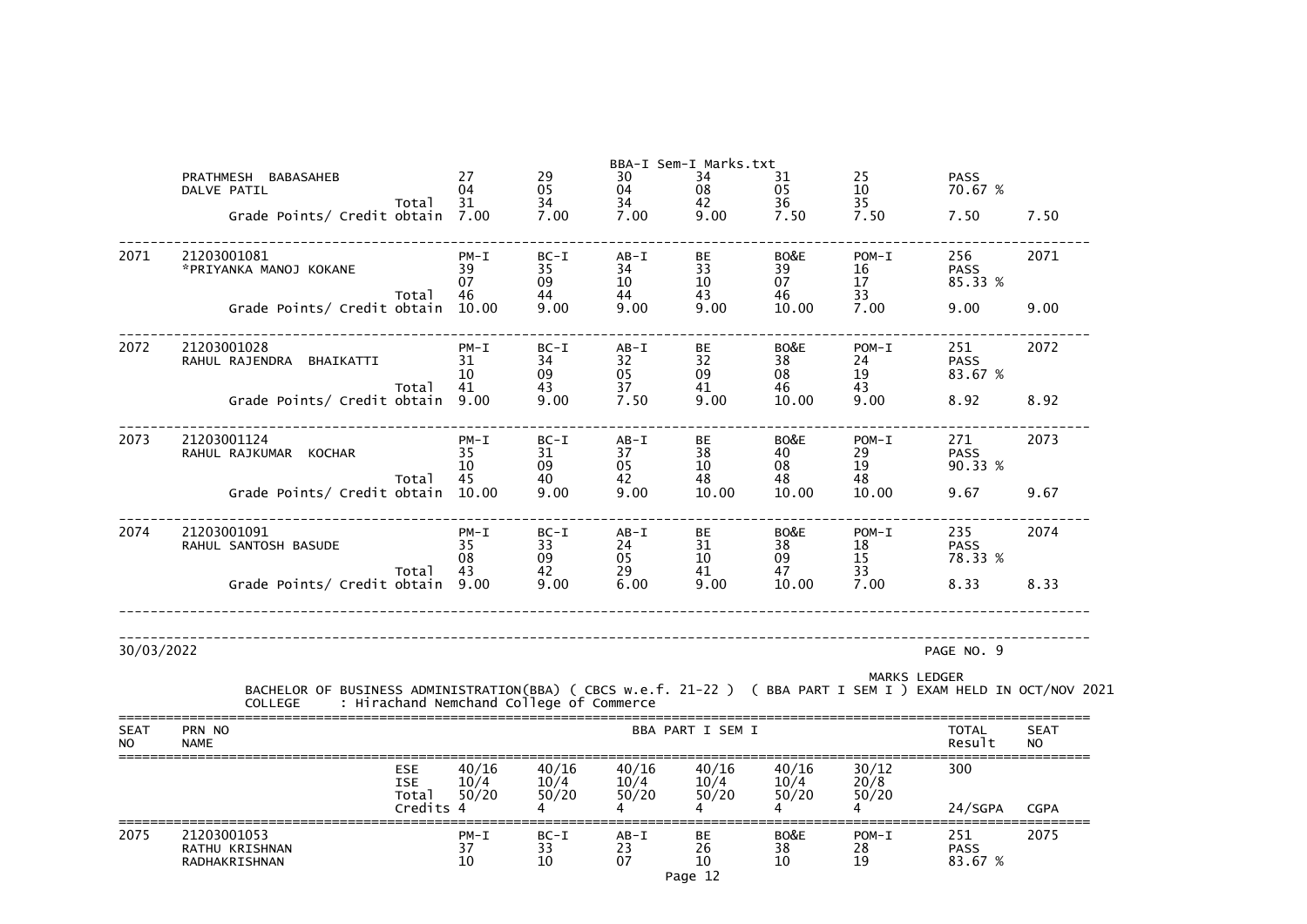|      |                                          |       |                            |                                       |                                                           | BBA-I Sem-I Marks.txt |                        |                                    |                                |      |
|------|------------------------------------------|-------|----------------------------|---------------------------------------|-----------------------------------------------------------|-----------------------|------------------------|------------------------------------|--------------------------------|------|
|      | Grade Points/ Credit obtain 10.00        | Total | 47                         | 43<br>9.00                            | 30<br>7.00                                                | 36<br>7.50            | 48<br>10.00            | 47<br>10.00                        | 8.92                           | 8.92 |
| 2076 | 21203001104<br>*MISHRA RIYA              |       | $PM - I$<br>36<br>10       | $BC-I$<br>28<br>10 <sup>°</sup>       | $AB - I$<br>26<br>05                                      | BE<br>27<br>10        | BO&E<br>35<br>10       | $POM-I$<br>26<br>17                | 240<br><b>PASS</b><br>80.00 %  | 2076 |
|      | Grade Points/ Credit obtain              | Total | 46<br>10.00                | 38<br>8.00                            | 31<br>7.00                                                | 37<br>7.50            | 45<br>10.00            | 43<br>9.00                         | 8.58                           | 8.58 |
| 2077 | 21203001026<br>*RUCHITA LAXMAN JOGI      | Total | $PM - I$<br>26<br>10<br>36 | $BC-I$<br>34<br>10<br>44              | $AB - I$<br>32<br>10<br>42                                | BE<br>37<br>09<br>46  | BO&E<br>36<br>08<br>44 | $POM-I$<br>24<br>19<br>43          | 255<br><b>PASS</b><br>85.00 %  | 2077 |
|      | Grade Points/ Credit obtain              |       | 7.50                       | 9.00                                  | 9.00                                                      | 10.00                 | 9.00                   | 9.00                               | 8.92                           | 8.92 |
| 2078 | 21203001004<br>*FALMARE RUCHITA BHAGVANT | Total | $PM - I$<br>35<br>10<br>45 | $BC-I$<br>34<br>10<br>44              | $AB - I$<br>38<br>09<br>47                                | BE<br>35<br>10<br>45  | BO&E<br>38<br>09<br>47 | $POM-I$<br>26<br>17<br>43          | 271<br><b>PASS</b><br>90.33 %  | 2078 |
|      | Grade Points/ Credit obtain              |       | 10.00                      | 9.00                                  | 10.00                                                     | 10.00                 | 10.00                  | 9.00                               | 9.67                           | 9.67 |
| 2079 | 21203001066<br>*RUJUL SWAPNIL SHAH       | Total | $PM - I$<br>37<br>10<br>47 | $BC-I$<br>33<br>10<br>43              | $AB - I$<br>35<br>10<br>45                                | BE<br>36<br>10<br>46  | BO&E<br>37<br>10<br>47 | $POM-I$<br>29<br>20<br>49          | 277<br><b>PASS</b><br>92.33 %  | 2079 |
|      | Grade Points/ Credit obtain              |       | 10.00                      | 9.00                                  | 10.00                                                     | 10.00                 | 10.00                  | 10.00                              | 9.83                           | 9.83 |
| 2080 | 21203001090<br>RUSHAN SHASHIKUMAR PILLAY | Total | $PM - I$<br>37<br>08<br>45 | $BC-I$<br>33<br>09<br>42              | $AB - I$<br>21<br>04<br>25                                | BE<br>29<br>08<br>37  | BO&E<br>38<br>07<br>45 | $POM-I$<br>ABS<br><b>ABS</b><br>*0 | 194<br>FAIL ATKT(1)<br>64.67 % | 2080 |
|      | Grade Points/ Credit obtain 10.00        |       |                            | 9.00                                  | 5.50                                                      | 7.50                  | 10.00                  | 0.00                               | 7.00                           | 7.00 |
| 2081 | 21203001120<br>SAHIL ANIL HOTWANI        | Total | $PM - I$<br>35<br>04<br>39 | $BC-I$<br>33<br>04<br>37              | $AB - I$<br>$\begin{array}{c} 32 \\ 05 \end{array}$<br>37 | BE<br>37<br>04<br>41  | BO&E<br>40<br>05<br>45 | $POM-I$<br>ABS<br>ABS<br>$*0$      | 199<br>FAIL ATKT(1)<br>66.33 % | 2081 |
|      | Grade Points/ Credit obtain              |       | 8.00                       | 7.50                                  | 7.50                                                      | 9.00                  | 10.00                  | 0.00                               | 7.00                           | 7.00 |
| 2082 | 21203001013<br>SAHIL BHUPESH SHARMA      | Total | $PM - I$<br>39<br>10<br>49 | $BC-I$<br>32<br>10 <sup>°</sup><br>42 | $AB - I$<br>27<br>10<br>37                                | BE<br>36<br>10<br>46  | BO&E<br>32<br>10<br>42 | $POM-I$<br>29<br>18<br>47          | 263<br><b>PASS</b><br>87.67 %  | 2082 |
|      | Grade Points/ Credit obtain              |       | 10.00                      | 9.00                                  | 7.50                                                      | 10.00                 | 9.00                   | 10.00                              | 9.25                           | 9.25 |
|      |                                          |       |                            |                                       |                                                           |                       |                        |                                    |                                |      |

|                                 | 8.92          |  |      |  |
|---------------------------------|---------------|--|------|--|
|                                 | 2076          |  |      |  |
| %                               |               |  |      |  |
|                                 | 8.58          |  |      |  |
|                                 | -----<br>2077 |  |      |  |
| %                               |               |  |      |  |
|                                 | 8.92          |  |      |  |
|                                 | 2078          |  |      |  |
| %                               |               |  |      |  |
|                                 | 9.67          |  |      |  |
|                                 | 2079          |  |      |  |
| %                               |               |  |      |  |
|                                 | 9.83          |  |      |  |
| $\frac{2080}{KT(1)}$<br>A٦<br>% |               |  |      |  |
|                                 | 7.00          |  |      |  |
| 2081<br>ATKT(1)<br>%            | $----$        |  | ---- |  |
|                                 | 7.00          |  |      |  |
|                                 | 2082          |  |      |  |
| %                               |               |  |      |  |
|                                 | 9.25          |  |      |  |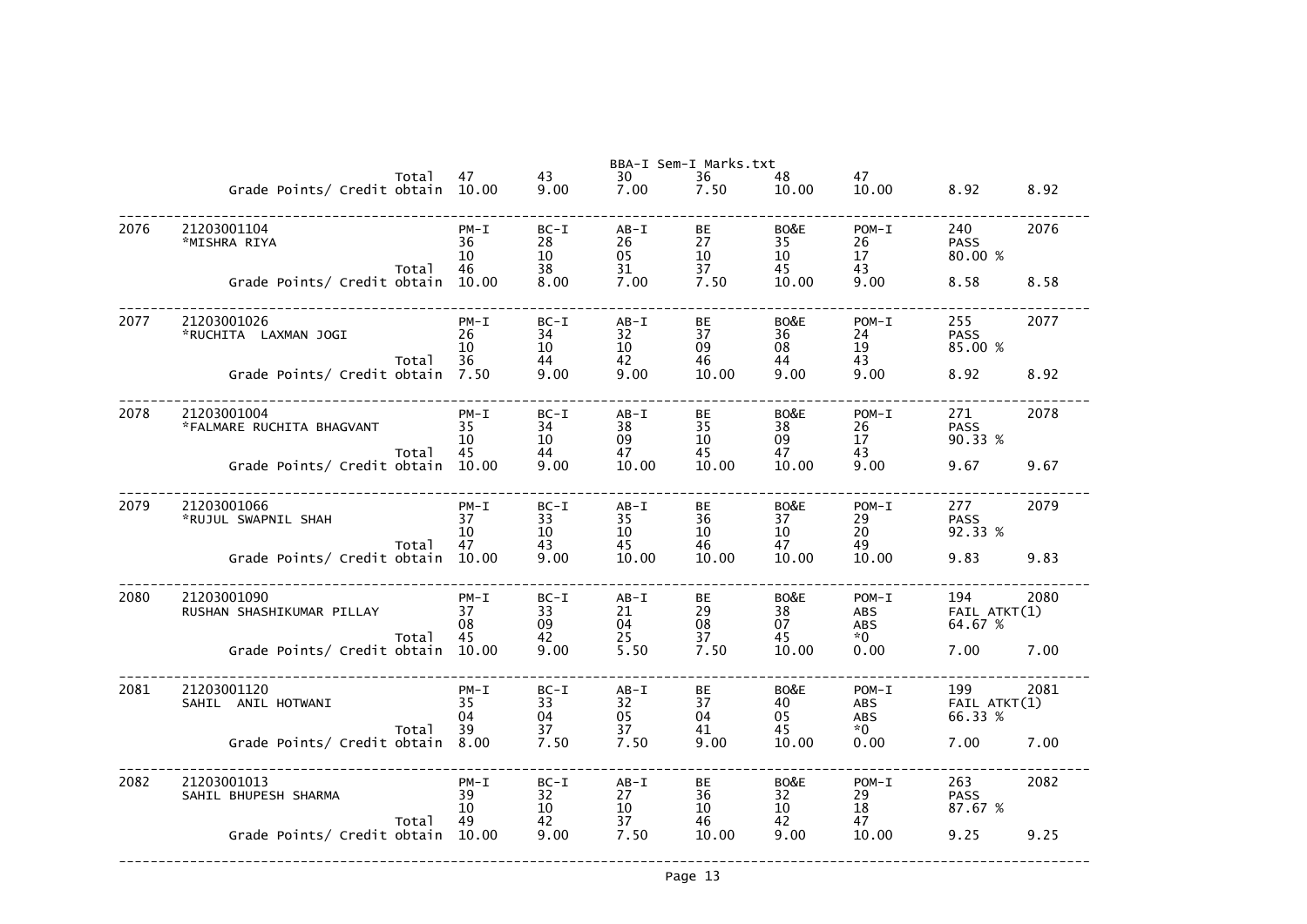---------------------------------------------------------------------------------------------------------------------------

------------------<br>2086<br>ATKT(2)<br>3 %

30/03/2022 PAGE NO. 10

MARKS LEDGER

|         | BACHELOR OF BUSINESS ADMINISTRATION(BBA) ( CBCS w.e.f. 21-22 ) ( L. |  | ( BBA PART I SEM I ) EXAM HELD IN OCT/NOV 2021 |
|---------|---------------------------------------------------------------------|--|------------------------------------------------|
| COLLEGE | Hirachand Nemchand College of Commerce                              |  |                                                |

| <b>SEAT</b><br><b>NO</b> | PRN NO<br><b>NAME</b>                               |                                                |                            |                            |                            | BBA PART I SEM I          |                        |                              | <b>TOTAL</b><br>Result         | <b>SEAT</b><br><b>NO</b> |
|--------------------------|-----------------------------------------------------|------------------------------------------------|----------------------------|----------------------------|----------------------------|---------------------------|------------------------|------------------------------|--------------------------------|--------------------------|
|                          |                                                     | <b>ESE</b><br><b>ISE</b><br>Total<br>Credits 4 | 40/16<br>10/4<br>50/20     | 40/16<br>10/4<br>50/20     | 40/16<br>10/4<br>50/20     | 40/16<br>10/4<br>50/20    | 40/16<br>10/4<br>50/20 | 30/12<br>20/8<br>50/20<br>4  | 300<br>24/SGPA                 | <b>CGPA</b>              |
| 2083                     | 21203001025<br>SAIKUMAR SHRINIWAS<br><b>ABATTIN</b> | Total                                          | $PM - I$<br>26<br>08<br>34 | $BC-I$<br>34<br>08<br>42   | $AB - I$<br>29<br>10<br>39 | BE<br>33<br>07<br>40      | BO&E<br>34<br>08<br>42 | $POM-I$<br>22<br>16<br>38    | 235<br><b>PASS</b><br>78.33 %  | 2083                     |
|                          | Grade Points/ Credit obtain                         |                                                | 7.00                       | 9.00                       | 8.00                       | 9.00                      | 9.00                   | 8.00                         | 8.33                           | 8.33                     |
| 2084                     | 21203001003<br>SAIRAJ SHRIHARI<br>MUNGAPATIL        |                                                | $PM - I$<br>27<br>04<br>31 | $BC-I$<br>31<br>07<br>38   | $AB - I$<br>23<br>04<br>27 | BE<br>28<br>04            | BO&E<br>32<br>06<br>38 | $POM-I$<br>15<br>08<br>23    | 189<br><b>PASS</b><br>63.00 %  | 2084                     |
|                          | Grade Points/ Credit obtain                         | Total                                          | 7.00                       | 8.00                       | 5.50                       | 32<br>7.00                | 8.00                   | 5.00                         | 6.75                           | 6.75                     |
| 2085                     | 21203001040<br>*SAJIREE JEEVAN VEDPATHAK            |                                                | $PM - I$<br>25<br>04       | $BC-I$<br>34<br>05         | $AB - I$<br>34<br>04       | BE<br>32<br>04            | BO&E<br>35<br>05       | $POM-I$<br>24<br>16          | 222<br><b>PASS</b><br>74.00 %  | 2085                     |
|                          | Grade Points/ Credit obtain                         | Total                                          | 29<br>6.00                 | 39<br>8.00                 | 38<br>8.00                 | 36<br>7.50                | 40<br>9.00             | 40<br>9.00                   | 7.92                           | 7.92                     |
| 2086                     | 21203001110<br>SAMARTH CHANDAN CHINCHORE            |                                                | $PM - I$<br>26<br>04       | $BC-I$<br><b>ABS</b><br>04 | $AB - I$<br>25<br>04       | BE<br>27<br>04            | BO&E<br>32<br>04       | $POM-I$<br><b>ABS</b><br>ABS | 130<br>FAIL ATKT(2)<br>43.33 % | 2086                     |
|                          | Grade Points/ Credit obtain                         | Total                                          | 30<br>7.00                 | $*4$<br>0.00               | 29<br>6.00                 | 31<br>7.00                | 36<br>7.50             | $*0$<br>0.00                 | 4.58                           | 4.58                     |
| 2087                     | 21203001074<br>SAMARTH MAHANTESH DHANGE             |                                                | $PM - I$<br>33<br>04       | $BC-I$<br>35<br>04         | $AB - I$<br>37<br>04       | BE<br>36<br>04            | BO&E<br>39<br>06       | $POM-I$<br>20<br>14          | 236<br><b>PASS</b><br>78.67 %  | 2087                     |
|                          | Grade Points/ Credit obtain 7.50                    | Total                                          | 37                         | 39<br>8.00                 | 41<br>9.00                 | 40<br>9.00                | 45<br>10.00            | 34<br>7.00                   | 8.42                           | 8.42                     |
| 2088                     | 21203001117<br>SAMARTH VISHWANATH<br><b>GHANATE</b> |                                                | $PM - I$<br>34<br>07       | $BC-I$<br>29<br>10         | $AB - I$<br>37<br>10       | BE<br>38<br>08<br>Page 14 | BO&E<br>40<br>08       | $POM-I$<br>24<br>12          | 257<br><b>PASS</b><br>85.67 %  | 2088                     |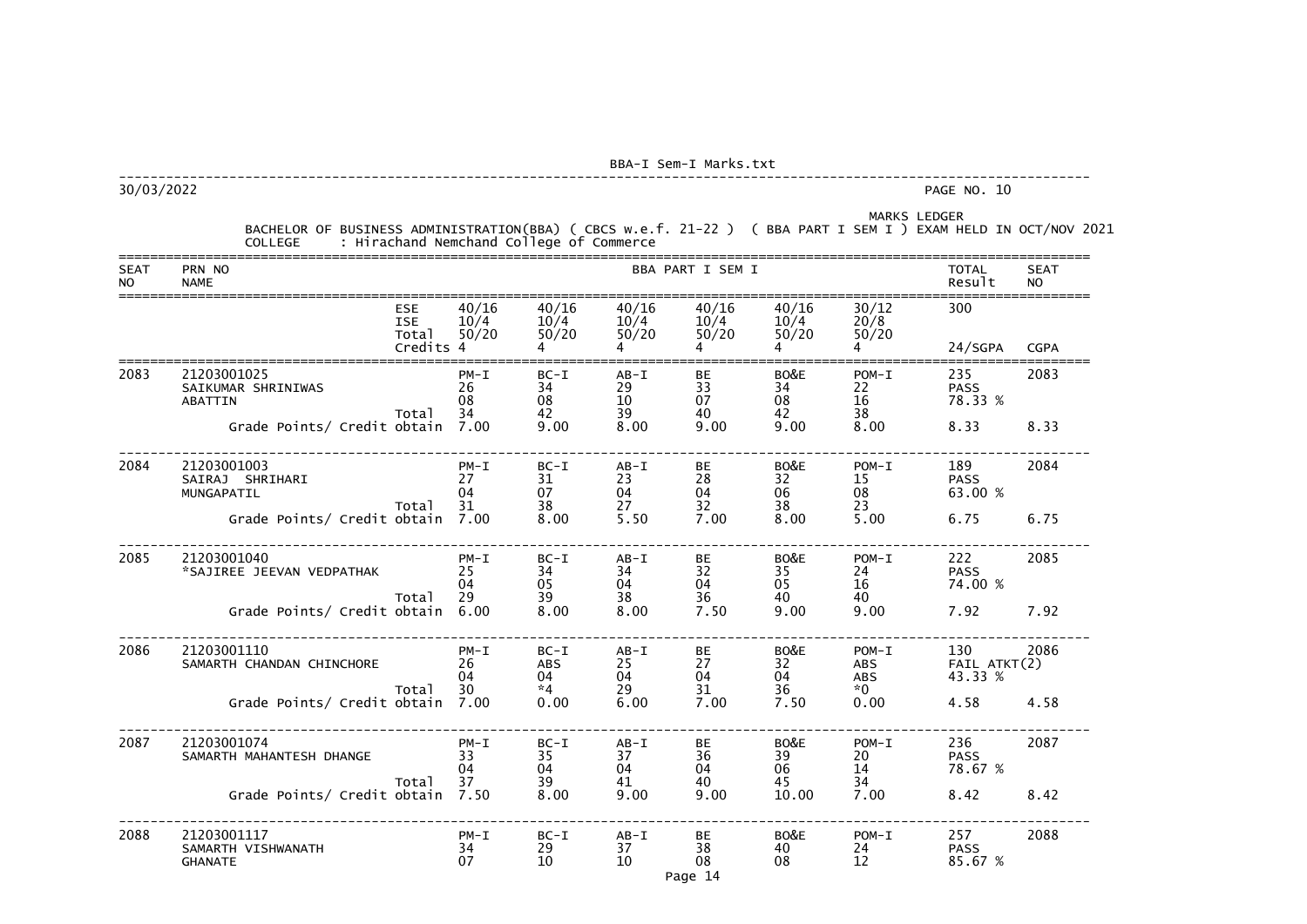|                          | Grade Points/ Credit obtain 9.00                                                                                                | Total                                          | 41                                       | 39<br>8.00               | 47<br>10.00                | BBA-I Sem-I Marks.txt<br>46<br>10.00 | 48<br>10.00            | 36<br>7.50                                         | 9.08                               | 9.08                     |
|--------------------------|---------------------------------------------------------------------------------------------------------------------------------|------------------------------------------------|------------------------------------------|--------------------------|----------------------------|--------------------------------------|------------------------|----------------------------------------------------|------------------------------------|--------------------------|
| 2089                     | 21203001105<br>*SANCHI ASHOK VAID                                                                                               |                                                | $PM - I$<br>33<br>10                     | $BC-I$<br>28<br>09       | $AB - I$<br>33<br>10       | BE<br>27<br>$\frac{10}{37}$          | BO&E<br>34<br>08       | $POM-I$<br>$\begin{array}{c} 18 \\ 13 \end{array}$ | 233<br><b>PASS</b><br>77.67 %      | 2089                     |
|                          | Grade Points/ Credit obtain                                                                                                     | Total                                          | 43<br>9.00                               | 37<br>7.50               | 43<br>9.00                 | 7.50                                 | 42<br>9.00             | 31<br>7.00                                         | 8.17                               | 8.17                     |
| 2090                     | 21203001072<br>*SANIKA SHIVAJI ATKARE                                                                                           | Total                                          | $PM - I$<br>37<br>05<br>42               | $BC-I$<br>36<br>08<br>44 | $AB - I$<br>39<br>08<br>47 | BE<br>28<br>08<br>36                 | BO&E<br>34<br>05<br>39 | $POM-I$<br>20<br>15<br>35                          | 243<br><b>PASS</b><br>81.00 %      | 2090                     |
|                          | Grade Points/ Credit obtain                                                                                                     |                                                | 9.00                                     | 9.00                     | 10.00                      | 7.50                                 | 8.00                   | 7.50                                               | 8.50                               | 8.50                     |
| 30/03/2022               |                                                                                                                                 |                                                |                                          |                          |                            |                                      |                        |                                                    | PAGE NO. 11                        |                          |
|                          | BACHELOR OF BUSINESS ADMINISTRATION(BBA) ( CBCS w.e.f. 21-22 ) ( BBA PART I SEM I ) EXAM HELD IN OCT/NOV 2021<br><b>COLLEGE</b> |                                                | : Hirachand Nemchand College of Commerce |                          |                            |                                      |                        | <b>MARKS LEDGER</b>                                |                                    |                          |
| <b>SEAT</b><br><b>NO</b> | PRN NO<br><b>NAME</b>                                                                                                           |                                                |                                          |                          |                            | BBA PART I SEM I                     |                        |                                                    | <b>TOTAL</b><br>Result             | <b>SEAT</b><br><b>NO</b> |
|                          |                                                                                                                                 | <b>ESE</b><br><b>ISE</b><br>Total<br>Credits 4 | 40/16<br>10/4<br>50/20                   | 40/16<br>10/4<br>50/20   | 40/16<br>10/4<br>50/20     | 40/16<br>10/4<br>50/20               | 40/16<br>10/4<br>50/20 | 30/12<br>20/8<br>50/20<br>4                        | 300<br>24/SGPA                     | <b>CGPA</b>              |
| 2091                     | 21203001098<br>*SANJANA HARIDAS<br><b>KHARADE</b>                                                                               | Total                                          | $PM - I$<br>24<br>07<br>31               | $BC-I$<br>32<br>07<br>39 | $AB - I$<br>21<br>10<br>31 | BE<br>31<br>08<br>39                 | BO&E<br>36<br>07<br>43 | $POM-I$<br>15<br>17<br>32                          | 215<br><b>PASS</b><br>71.67 %      | 2091                     |
|                          | Grade Points/ Credit obtain 7.00                                                                                                |                                                |                                          | 8.00                     | 7.00                       | 8.00                                 | 9.00                   | 7.00                                               | 7.67                               | 7.67                     |
| 2092                     | 21203001065<br>SANKALP MALLINATH PATIL                                                                                          |                                                | $PM - I$<br>29<br>05<br>34               | $BC-I$<br>32<br>06<br>38 | $AB-I$<br>20<br>04         | BE<br>33<br>04<br>37                 | BO&E<br>35<br>04       | $POM-I$<br>ABS<br>ABS<br>$*0$                      | 172<br>$FAIL$ $ATKT(1)$<br>57.33 % | 2092                     |
|                          | Grade Points/ Credit obtain                                                                                                     | Total                                          | 7.00                                     | 8.00                     | 24<br>5.00                 | 7.50                                 | 39<br>8.00             | 0.00                                               | 5.92                               | 5.92                     |
| 2093                     | 21203001076<br>SANKALP SATYEN JADHAV                                                                                            | Total                                          | $PM - I$<br>27<br>10<br>37               | $BC-I$<br>27<br>10<br>37 | $AB - I$<br>26<br>08<br>34 | BE<br>31<br>10 <sup>°</sup><br>41    | BO&E<br>37<br>07<br>44 | $POM-I$<br>29<br>19<br>48                          | 241<br><b>PASS</b><br>80.33 %      | 2093                     |
|                          | Grade Points/ Credit obtain 7.50                                                                                                |                                                |                                          | 7.50                     | 7.00                       | 9.00                                 | 9.00                   | 10.00                                              | 8.33                               | 8.33                     |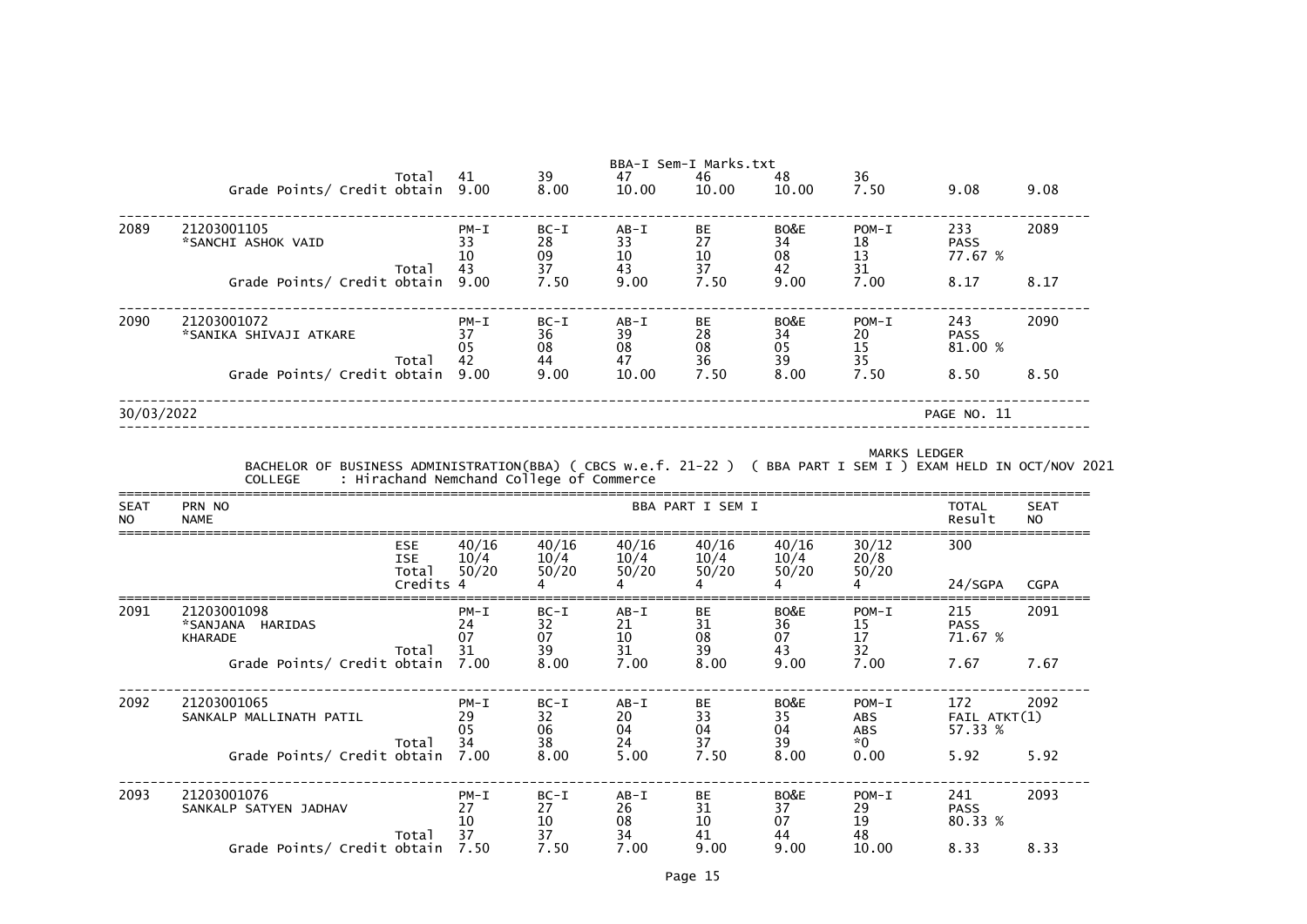|            |                                                                                             |                                    |                                  |                                    | BBA-I Sem-I Marks.txt        |                                |                                        |                                       |              |
|------------|---------------------------------------------------------------------------------------------|------------------------------------|----------------------------------|------------------------------------|------------------------------|--------------------------------|----------------------------------------|---------------------------------------|--------------|
| 2094       | 21203001119<br>SARVESH YOGESH<br><b>CHADCHANKAR</b><br>Total<br>Grade Points/ Credit obtain | $PM - I$<br>33<br>07<br>40<br>9.00 | $BC-I$<br>31<br>09<br>40<br>9.00 | $AB - I$<br>27<br>06<br>33<br>7.00 | BE<br>26<br>10<br>36<br>7.50 | BO&E<br>34<br>07<br>41<br>9.00 | $POM-I$<br>27<br>$17 \,$<br>44<br>9.00 | 234<br><b>PASS</b><br>78.00 %<br>8.42 | 2094<br>8.42 |
|            |                                                                                             |                                    |                                  |                                    |                              |                                |                                        |                                       |              |
| 2095       | 21203001031<br>SHADAB IRFAN SHAIKH<br>Total                                                 | $PM - I$<br>28<br>06<br>34         | $BC-I$<br>30<br>08<br>38         | $AB - I$<br>24<br>08<br>32         | BE<br>28<br>07<br>35         | BO&E<br>37<br>06<br>43         | $POM-I$<br>22<br>08<br>30              | 212<br><b>PASS</b><br>70.67 %         | 2095         |
|            | Grade Points/ Credit obtain 7.00                                                            |                                    | 8.00                             | 7.00                               | 7.50                         | 9.00                           | 7.00                                   | 7.58                                  | 7.58         |
| 2096       | 21203001118<br>*SHAILEE KALPESH JHAVERI<br>Total                                            | $PM - I$<br>35<br>10<br>45         | $BC-I$<br>35<br>09<br>44         | $AB - I$<br>31<br>10<br>41         | BE<br>35<br>09<br>44         | BO&E<br>39<br>07<br>46         | $POM-I$<br>15<br>19<br>34              | 254<br><b>PASS</b><br>84.67 %         | 2096         |
|            | Grade Points/ Credit obtain 10.00                                                           |                                    | 9.00                             | 9.00                               | 9.00                         | 10.00                          | 7.00                                   | 9.00                                  | 9.00         |
| 2097       | 21203001127<br>SHERIKAR SANKET<br>SHRISHAIL<br>Total                                        | $PM - I$<br>24<br>04<br>28         | $BC-I$<br>24<br>07<br>31         | $AB - I$<br>24<br>04<br>28         | BE<br>30<br>04<br>34         | BO&E<br>32<br>05<br>37         | $POM-I$<br>15<br>08<br>23              | 181<br><b>PASS</b><br>60.33 %         | 2097         |
|            | Grade Points/ Credit obtain 6.00                                                            |                                    | 7.00                             | 6.00                               | 7.00                         | 7.50                           | 5.00                                   | 6.42                                  | 6.42         |
| 30/03/2022 |                                                                                             |                                    |                                  |                                    |                              |                                |                                        | PAGE NO. 12                           |              |
| 2099       | 21203001071<br>*SHIVANI SATISH DANDI<br>Total                                               | $PM - I$<br>24<br>09<br>33         | $BC-I$<br>37<br>08<br>45         | $AB - I$<br>28<br>08<br>36         | BE<br>39<br>09<br>48         | BO&E<br>36<br>07<br>43         | $POM-I$<br>22<br>20<br>42              | 247<br><b>PASS</b><br>82.33 %         | 2099         |
|            | Grade Points/ Credit obtain 7.00                                                            |                                    | 10.00                            | 7.50                               | 10.00                        | 9.00                           | 9.00                                   | 8.75                                  | 8.75         |
| 2100       | 21203001015<br>*SHRADDHA ANIL SOMA<br>Total                                                 | $PM - I$<br>33<br>08<br>41         | $BC-I$<br>35<br>08<br>43         | $AB - I$<br>21<br>05<br>26         | BE<br>30<br>07<br>37         | BO&E<br>32<br>09<br>41         | $POM-I$<br>22<br>16<br>38              | 226<br><b>PASS</b><br>75.33 %         | 2100         |
|            | Grade Points/ Credit obtain                                                                 | 9.00                               | 9.00                             | 5.50                               | 7.50                         | 9.00                           | 8.00                                   | 8.00                                  | 8.00         |
| 2101       | 21203001027<br>*SHRAVANI PARSHURAM<br>RAPELLI<br>Total                                      | $PM - I$<br>$*12$<br>07<br>$*19$   | $BC-I$<br>31<br>10<br>41         | $AB - I$<br>20<br>10<br>30         | BE<br>33<br>10<br>43         | BO&E<br>37<br>10<br>47         | $POM-I$<br>22<br>15<br>37              | 217<br>FAIL ATKT(1)<br>72.33 %        | 2101         |
|            | Grade Points/ Credit obtain                                                                 | 0.00                               | 9.00                             | 7.00                               | 9.00                         | 10.00                          | 7.50                                   | 7.08                                  | 7.08         |

|               | 2094             |
|---------------|------------------|
| %             |                  |
|               |                  |
|               | 8.42             |
|               |                  |
|               | 2095             |
|               |                  |
| %             |                  |
|               |                  |
|               | 7.58             |
|               |                  |
|               | 2096             |
|               |                  |
| %             |                  |
|               | 9.00             |
|               |                  |
|               |                  |
|               | 2097             |
|               |                  |
| %             |                  |
|               | 6.42             |
|               |                  |
|               |                  |
| 12            |                  |
|               |                  |
|               |                  |
|               | 2099             |
|               |                  |
| %             |                  |
|               | 8.75             |
|               |                  |
|               |                  |
|               | 2100             |
| %             |                  |
|               |                  |
|               | 8.00             |
|               |                  |
|               |                  |
|               | $\frac{2101}{2}$ |
| $\frac{1}{8}$ |                  |
|               |                  |
|               | 7.08             |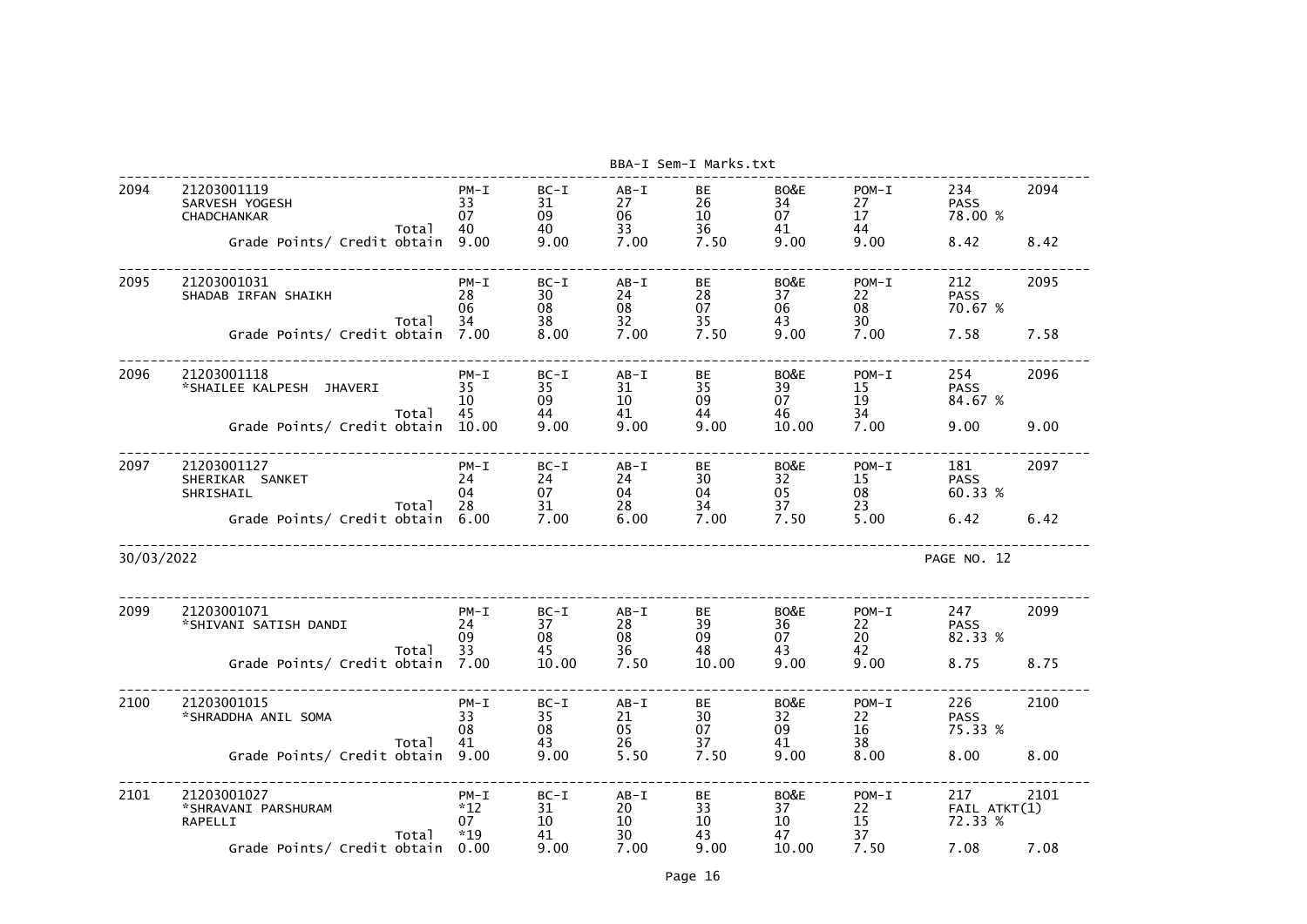|                          |                                                                                                                                                                             |                            |                                  |                            | BBA-I Sem-I Marks.txt           |                                     |                           |                                |                          |
|--------------------------|-----------------------------------------------------------------------------------------------------------------------------------------------------------------------------|----------------------------|----------------------------------|----------------------------|---------------------------------|-------------------------------------|---------------------------|--------------------------------|--------------------------|
| 2102                     | 21203001115<br>*SHRAVANI SHRIKANT<br><b>MAHESHWAR</b><br>Total                                                                                                              | $PM - I$<br>33<br>10<br>43 | $BC-I$<br>34<br>08<br>42         | AB-I<br>38<br>08<br>46     | <b>BE</b><br>36<br>$10\,$<br>46 | BO&E<br>39<br>10 <sup>°</sup><br>49 | $POM-I$<br>26<br>18<br>44 | 270<br><b>PASS</b><br>90.00 %  | 2102                     |
|                          | Grade Points/ Credit obtain 9.00                                                                                                                                            |                            | 9.00                             | 10.00                      | 10.00                           | 10.00                               | 9.00                      | 9.50                           | 9.50                     |
| 2103                     | 21203001125<br>SHRIDHAR VIDYADHAR MENCH<br>Total                                                                                                                            | $PM - I$<br>28<br>04<br>32 | $BC-I$<br>29<br>05<br>34         | $AB - I$<br>30<br>04<br>34 | BE<br>29<br>04<br>33            | BO&E<br>35<br>04<br>39              | $POM-I$<br>15<br>10<br>25 | 197<br><b>PASS</b><br>65.67 %  | 2103                     |
|                          | Grade Points/ Credit obtain 7.00                                                                                                                                            |                            | 7.00                             | 7.00                       | 7.00                            | 8.00                                | 5.50                      | 6.92                           | 6.92                     |
| 2104                     | 21203001052<br>SHRIHARSH VEERDAS<br>SANGSHETTI<br>Total                                                                                                                     | $PM - I$<br>23<br>07<br>30 | $BC-I$<br>37<br>09<br>46         | $AB - I$<br>30<br>08<br>38 | <b>BE</b><br>37<br>09<br>46     | BO&E<br>37<br>07<br>44              | $POM-I$<br>23<br>12<br>35 | 239<br><b>PASS</b><br>79.67 %  | 2104                     |
|                          | Grade Points/ Credit obtain 7.00                                                                                                                                            |                            | 10.00                            | 8.00                       | 10.00                           | 9.00                                | 7.50                      | 8.58                           | 8.58                     |
| 2105                     | 21203001099<br>*SHRUTI NAGESH KAMAVARAM                                                                                                                                     | $PM - I$<br>28<br>07       | $BC-I$<br>36<br>09               | $AB - I$<br>22<br>10       | <b>BE</b><br>34<br>$10\,$       | BO&E<br>39<br>06                    | $POM-I$<br>24<br>16       | 241<br><b>PASS</b><br>80.33 %  | 2105                     |
|                          | Total<br>Grade Points/ Credit obtain 7.50                                                                                                                                   | 35                         | 45<br>10.00                      | 32<br>7.00                 | 44<br>9.00                      | 45<br>10.00                         | 40<br>9.00                | 8.75                           | 8.75                     |
| 2106                     | 21203001100<br>SHUBHAM SUDHAKAR DUDAM                                                                                                                                       | $PM - I$<br>28<br>05       | $BC-I$<br>28<br>05               | $AB - I$<br>30<br>04       | BE<br>25<br>04                  | BO&E<br>26<br>04                    | $POM-I$<br>ABS<br>11      | 170<br>FAIL ATKT(1)<br>56.67 % | 2106                     |
|                          | Total<br>Grade Points/ Credit obtain 7.00                                                                                                                                   | 33                         | 33<br>7.00                       | 34<br>7.00                 | 29<br>6.00                      | 30<br>7.00                          | $*11$<br>0.00             | 5.67                           | 5.67                     |
| 2107                     | 21203001057<br>ARORA SHYAMSUNDER<br>VIJAYKUMAR                                                                                                                              | 36<br>10                   | $PM-I$ $BC-I$ $AB-I$<br>35<br>09 | 36<br>05                   | <b>BE</b><br>35<br>05           | BO&E<br>39<br>08                    | $POM-I$<br>28<br>19       | 265<br><b>PASS</b><br>88.33 %  | 2107                     |
|                          | Total<br>Grade Points/ Credit obtain 10.00                                                                                                                                  | 46                         | 44<br>9.00                       | 41<br>9.00                 | 40<br>9.00                      | 47<br>10.00                         | 47<br>10.00               | 9.50                           | 9.50                     |
| 30/03/2022               |                                                                                                                                                                             |                            |                                  |                            |                                 |                                     |                           | PAGE NO. 13                    |                          |
|                          | BACHELOR OF BUSINESS ADMINISTRATION(BBA) ( CBCS w.e.f. 21-22 ) ( BBA PART I SEM I ) EXAM HELD IN OCT/NOV 2021<br>: Hirachand Nemchand College of Commerce<br><b>COLLEGE</b> |                            |                                  |                            |                                 |                                     |                           | <b>MARKS LEDGER</b>            |                          |
| <b>SEAT</b><br><b>NO</b> | PRN NO<br><b>NAME</b>                                                                                                                                                       |                            |                                  |                            | BBA PART I SEM I                |                                     |                           | <b>TOTAL</b><br>Result         | <b>SEAT</b><br><b>NO</b> |

Page 17

| c  | :===========<br><b>SEAT</b> |
|----|-----------------------------|
|    | IN OCT/NOV 202              |
| 13 |                             |
|    |                             |
| %  | 9.50                        |
|    | 2107                        |
|    | 5.67                        |
| %  |                             |
|    | 2106<br>ATKT(1)             |
|    | 8.75                        |
| %  | 2105                        |
|    |                             |
| %  | 8.58                        |
|    | 2104                        |
|    | 6.92                        |
| %  |                             |
|    | 2103                        |
|    | 9.50                        |
| %  |                             |
|    | 2102                        |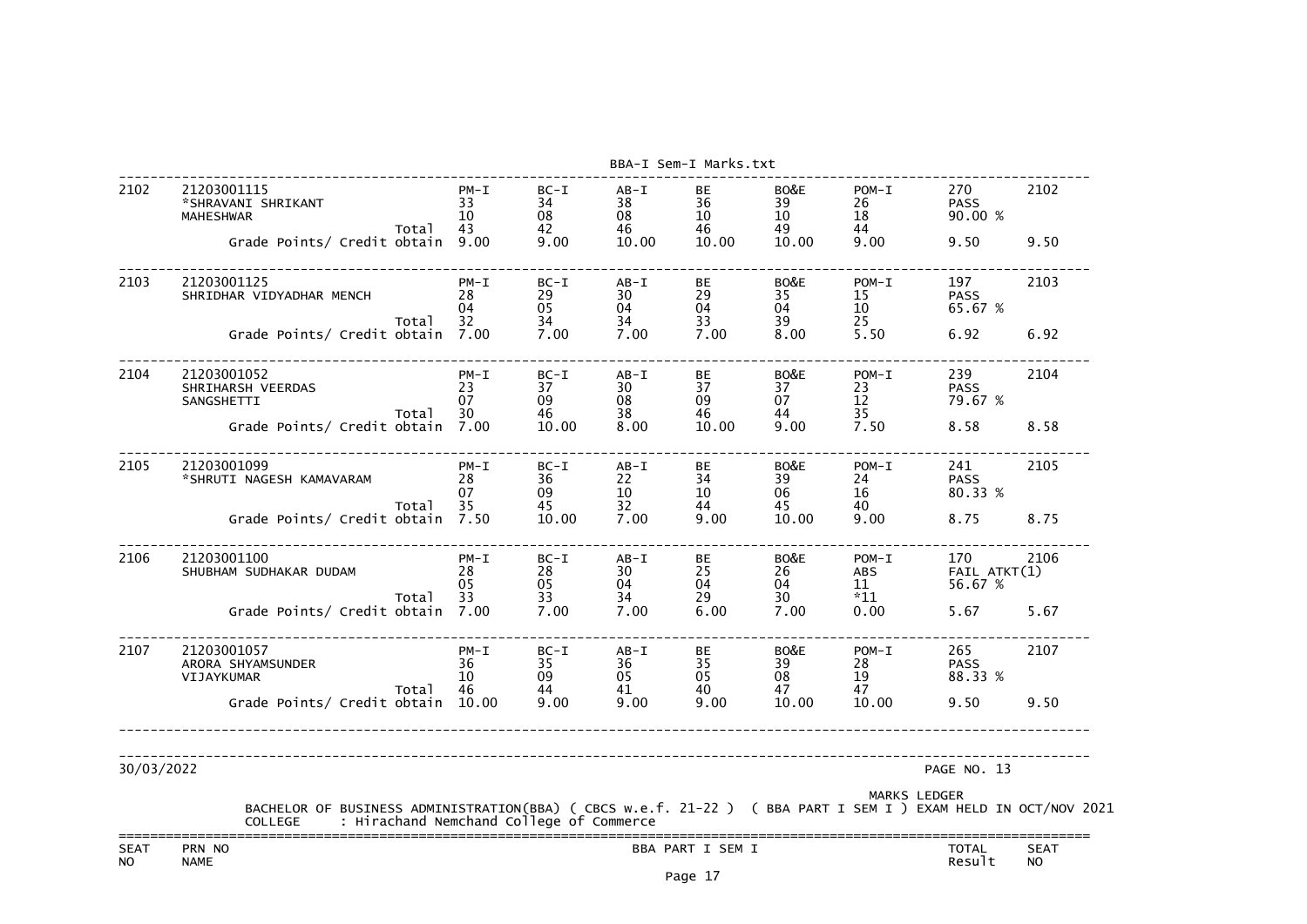|      |                                                                                     |                                                | BBA-I Sem-I Marks.txt                    |                                        |                                                        |                              |                                              |                                                     |                                            |              |
|------|-------------------------------------------------------------------------------------|------------------------------------------------|------------------------------------------|----------------------------------------|--------------------------------------------------------|------------------------------|----------------------------------------------|-----------------------------------------------------|--------------------------------------------|--------------|
|      |                                                                                     | <b>ESE</b><br><b>ISE</b><br>Total<br>Credits 4 | 40/16<br>10/4<br>50/20                   | 40/16<br>10/4<br>50/20                 | 40/16<br>10/4<br>50/20                                 | 40/16<br>10/4<br>50/20       | 40/16<br>10/4<br>50/20                       | 30/12<br>20/8<br>50/20                              | 300<br>24/SGPA                             | <b>CGPA</b>  |
| 2108 | 21203001093<br>SIDDHANT MADHUKAR MANE<br>Grade Points/ Credit obtain                | Total                                          | $PM - I$<br>16<br>04<br>20<br>5.00       | $BC-I$<br>28<br>05<br>33<br>7.00       | $AB - I$<br>$*12$<br>08<br>$*20$<br>5.00               | BЕ<br>25<br>04<br>29<br>6.00 | BO&E<br>37<br>04<br>41<br>9.00               | $POM-I$<br><b>ABS</b><br>08<br>$*8$<br>0.00         | 151<br>FAIL ATKT(2)<br>50.33 %<br>4.50     | 2108<br>4.50 |
| 2109 | 21203001054<br>SIDDHARTH SANJAY GHANATE<br>Grade Points/ Credit obtain              | Total                                          | $PM - I$<br>27<br>04<br>31<br>7.00       | $BC-I$<br>33<br>04<br>37<br>7.50       | $AB - I$<br>26<br>04<br>30<br>7.00                     | BE<br>32<br>04<br>36<br>7.50 | BO&E<br>37<br>04<br>41<br>9.00               | $POM-I$<br><b>ABS</b><br><b>ABS</b><br>$*0$<br>0.00 | 175<br>$FAIL$ $ATKT(1)$<br>58.33 %<br>6.33 | 2109<br>6.33 |
| 2110 | 21203001089<br>SIDDHARTH VASANT<br>MADGUNDI<br>Grade Points/ Credit obtain          | Total                                          | $PM - I$<br>37<br>10<br>47<br>10.00      | $BC-I$<br>33<br>09<br>42<br>9.00       | $AB - I$<br>31<br>06<br>37<br>7.50                     | BE<br>32<br>10<br>42<br>9.00 | BO&E<br>38<br>10<br>48<br>10.00              | $POM-I$<br>15<br>16<br>31<br>7.00                   | 247<br><b>PASS</b><br>82.33 %<br>8.75      | 2110<br>8.75 |
| 2111 | 21203001132<br>SOFI OWAIS MOHAMMAD<br>Grade Points/ Credit obtain                   | Total                                          | $PM - I$<br>$*15$<br>04<br>$*19$<br>0.00 | $BC-I$<br>$*13$<br>05<br>$*18$<br>0.00 | $AB - I$<br>19<br>04<br>23<br>5.00                     | BE<br>30<br>04<br>34<br>7.00 | BO&E<br>23<br>05<br>28<br>6.00               | $POM-I$<br><b>ABS</b><br>10<br>$*10$<br>0.00        | 132<br>FAIL ATKT(3)<br>44.00 %<br>3.00     | 2111<br>3.00 |
| 2112 | 21203001049<br>*SRUSHTI CHANDRAKANT<br>SONTAKKE<br>Grade Points/ Credit obtain 7.50 | Total                                          | $PM - I$<br>28<br>09<br>37               | $BC-I$<br>32<br>09<br>41<br>9.00       | $AB - I$<br>24<br>10 <sub>1</sub><br>$\frac{34}{7.00}$ | BE<br>34<br>09<br>43<br>9.00 | BO&E<br>37<br>10 <sup>°</sup><br>47<br>10.00 | $POM-I$<br>28<br>19<br>47<br>10.00                  | 249<br><b>PASS</b><br>83.00 %<br>8.75      | 2112<br>8.75 |
| 2113 | 21203001002<br>SUJAL DATTATRAY TIKOLE<br>Grade Points/ Credit obtain 8.00           | Total                                          | $PM - I$<br>29<br>09<br>38               | $BC-I$<br>34<br>08<br>42<br>9.00       | $AB - I$<br>$\frac{30}{05}$<br>35 <sup>5</sup><br>7.50 | BE<br>26<br>08<br>34<br>7.00 | BO&E<br>36<br>09<br>45<br>10.00              | $POM-I$<br>23<br>16<br>39<br>8.00                   | 233<br><b>PASS</b><br>77.67 %<br>8.25      | 2113<br>8.25 |
| 2114 | 21203001009<br>*TEJAL YATEEN DAS<br>Grade Points/ Credit obtain                     | Total                                          | $PM - I$<br>25<br>09<br>34<br>7.00       | $BC-I$<br>30<br>09<br>39<br>8.00       | $AB - I$<br>18<br>05<br>23<br>5.00                     | BE<br>31<br>09<br>40<br>9.00 | BO&E<br>30<br>07<br>37<br>7.50               | $POM-I$<br>28<br>19<br>47<br>10.00                  | 220<br><b>PASS</b><br>73.33 %<br>7.75      | 2114<br>7.75 |

Page 18

| PA<br>$2108$<br>ATKT $(2)$<br>% | <b>CGPA</b><br>:==========<br>÷         |
|---------------------------------|-----------------------------------------|
|                                 | 4.50                                    |
| $2109$<br>ATKT $(1)$<br>%       |                                         |
|                                 | 6.33                                    |
|                                 | 2110                                    |
| %                               |                                         |
|                                 | 8.75                                    |
| 2111<br>ATKT(3)<br>%            |                                         |
|                                 | 3.00                                    |
|                                 | 2112                                    |
| %                               |                                         |
|                                 | 8.75                                    |
|                                 | $\frac{1}{2}$<br>ò,<br>Ξ,<br>.,<br>2113 |
| %                               |                                         |
|                                 | 8.25                                    |
|                                 | ц,<br>Ξ,<br>2114                        |
| %                               |                                         |
|                                 |                                         |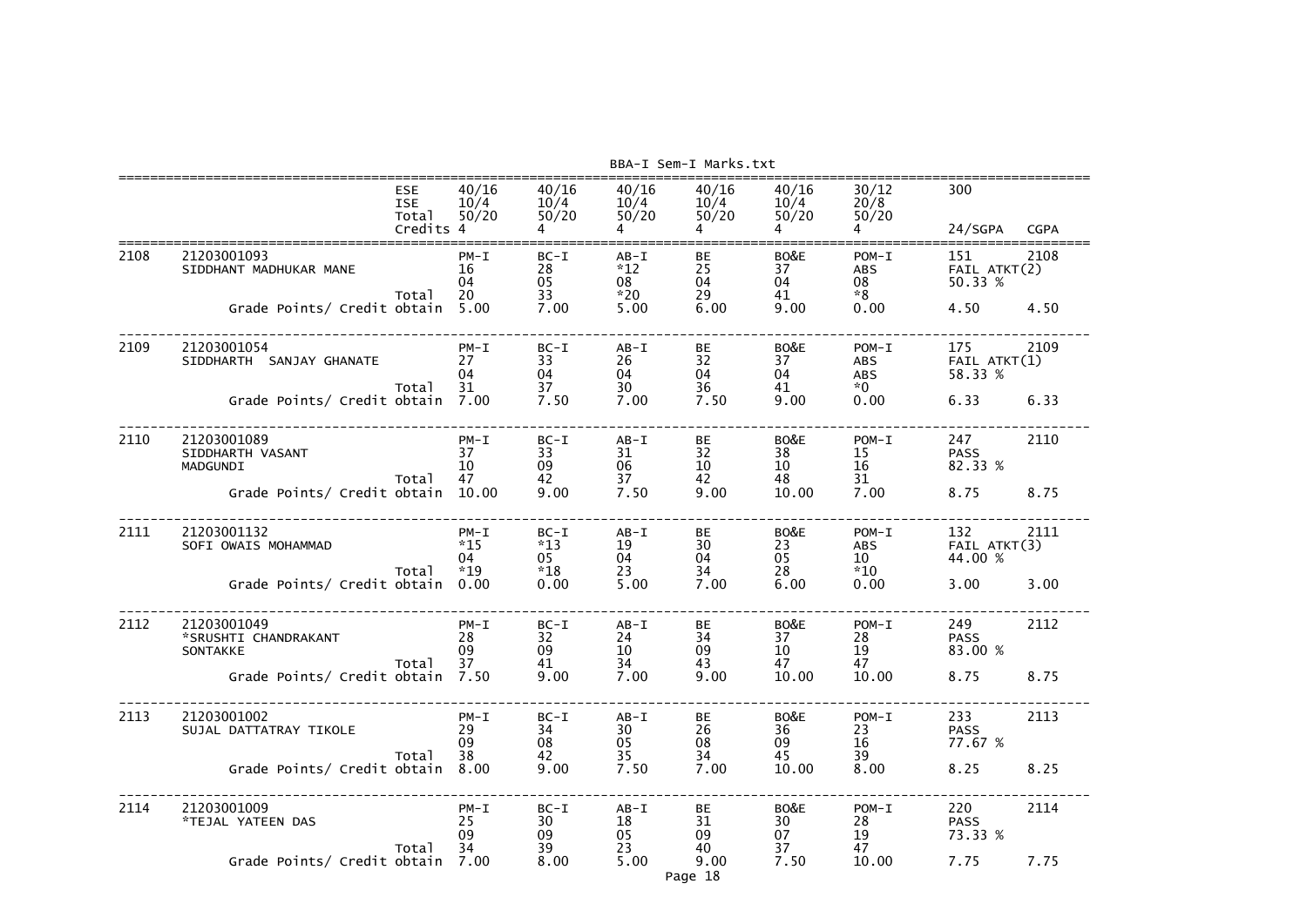| 2115       | 21203001033<br>*TISHA<br>UNMESH KARNAWAT   | $PM - I$<br>36<br>09 | $BC-I$<br>35<br>10 | $AB - I$<br>28<br>09<br>37<br>7.50 | BE<br>35<br>08<br>43<br>9.00 | BO&E<br>39<br>06<br>45<br>10.00 | $POM-I$<br>ד ר<br>19<br>46<br>10.00 | 261<br><b>PASS</b><br>87.00 |
|------------|--------------------------------------------|----------------------|--------------------|------------------------------------|------------------------------|---------------------------------|-------------------------------------|-----------------------------|
|            | Total<br>Grade Points/ Credit obtain 10.00 | 45                   | 45<br>10.00        |                                    |                              |                                 |                                     | 9.42                        |
| 30/03/2022 |                                            |                      |                    |                                    |                              |                                 |                                     | PAGE NO.                    |

| 2115                     | 21203001033<br>*TISHA UNMESH KARNAWAT                                                                                                                                       | $PM - I$<br>36<br>09                        | $BC-I$<br>35<br>10                       | $AB - I$<br>28<br>09                          | <b>BE</b><br>35<br>08                       | BO&E<br>39<br>06                         | $POM-I$<br>27<br>19                                         | 261<br><b>PASS</b><br>87.00 %                 | 2115                     |
|--------------------------|-----------------------------------------------------------------------------------------------------------------------------------------------------------------------------|---------------------------------------------|------------------------------------------|-----------------------------------------------|---------------------------------------------|------------------------------------------|-------------------------------------------------------------|-----------------------------------------------|--------------------------|
|                          | Total<br>Grade Points/ Credit obtain                                                                                                                                        | 45<br>10.00                                 | 45<br>10.00                              | 37<br>7.50                                    | 43<br>9.00                                  | 45<br>10.00                              | 46<br>10.00                                                 | 9.42                                          | 9.42                     |
| 30/03/2022               |                                                                                                                                                                             |                                             |                                          |                                               |                                             |                                          |                                                             | PAGE NO. 14                                   |                          |
|                          | BACHELOR OF BUSINESS ADMINISTRATION(BBA) ( CBCS w.e.f. 21-22 ) ( BBA PART I SEM I ) EXAM HELD IN OCT/NOV 2021<br>: Hirachand Nemchand College of Commerce<br><b>COLLEGE</b> |                                             |                                          |                                               |                                             |                                          | <b>MARKS LEDGER</b>                                         |                                               |                          |
| <b>SEAT</b><br><b>NO</b> | PRN NO<br><b>NAME</b>                                                                                                                                                       |                                             |                                          |                                               | BBA PART I SEM I                            |                                          |                                                             | <b>TOTAL</b><br>Result                        | <b>SEAT</b><br><b>NO</b> |
|                          | <b>ESE</b><br><b>ISE</b><br>Total<br>Credits 4                                                                                                                              | 40/16<br>10/4<br>50/20                      | 40/16<br>10/4<br>50/20                   | 40/16<br>10/4<br>50/20                        | 40/16<br>10/4<br>50/20                      | 40/16<br>10/4<br>50/20                   | 30/12<br>20/8<br>50/20                                      | 300<br>24/SGPA                                | <b>CGPA</b>              |
| 2116                     | 21203001129<br>*VADHARIYA KESAR<br><b>JAYPAL</b><br>Total                                                                                                                   | $PM - I$<br>37<br>10<br>47                  | $BC-I$<br>34<br>07<br>41                 | $AB - I$<br>35<br>10<br>45                    | BE<br>35<br>09<br>44                        | BO&E<br>40<br>10<br>50                   | $POM-I$<br>28<br>20<br>48                                   | 275<br><b>PASS</b><br>91.67 %                 | 2116                     |
| 2117                     | Grade Points/ Credit obtain<br>21203001044<br>*VAISHNAVI GAJANAN TATE<br>Total<br>Grade Points/ Credit obtain                                                               | 10.00<br>$PM - I$<br>24<br>10<br>34<br>7.00 | 9.00<br>$BC-I$<br>31<br>09<br>40<br>9.00 | 10.00<br>$AB-I$<br>27<br>08<br>35<br>7.50     | 9.00<br><b>BE</b><br>34<br>07<br>41<br>9.00 | 10.00<br>BO&E<br>39<br>07<br>46<br>10.00 | 10.00<br>$POM-I$<br>27<br>17<br>44<br>9.00                  | 9.67<br>240<br><b>PASS</b><br>80.00 %<br>8.58 | 9.67<br>2117<br>8.58     |
| 2118                     | 21203001107<br>VALLABH KASHINATH KUNTLA<br>Total<br>Grade Points/ Credit obtain 9.00                                                                                        | $PM - I$<br>31<br>10<br>41                  | $BC-I$<br>35<br>09<br>44<br>9.00         | $AB - I$<br>29<br>06<br>35<br>7.50            | <b>BE</b><br>37<br>10<br>47<br>10.00        | BO&E<br>39<br>06<br>45<br>10.00          | $POM-I$<br>26<br>18<br>44<br>9.00                           | 256<br><b>PASS</b><br>85.33 %<br>9.08         | 2118<br>9.08             |
| 2119                     | 21203001022<br>VENKATESH ANAND TAPADIYA<br>Total<br>Grade Points/ Credit obtain 7.00                                                                                        | $PM - I$<br>27<br>05<br>32 <sup>2</sup>     | $BC-I$<br>31<br>07<br>38<br>8.00         | $AB-I$<br>25<br>05<br>30 <sup>2</sup><br>7.00 | BE<br>30<br>07<br>37<br>7.50                | BO&E<br>34<br>05<br>39<br>8.00           | $POM-I$<br>25<br>10 <sup>°</sup><br>35 <sub>2</sub><br>7.50 | 211<br><b>PASS</b><br>70.33 %<br>7.50         | 2119<br>7.50             |
| 2120                     | 21203001067                                                                                                                                                                 | $PM - I$                                    | $BC-I$                                   | $AB - I$                                      | BE<br>Page 19                               | BO&E                                     | $POM-I$                                                     | 208                                           | 2120                     |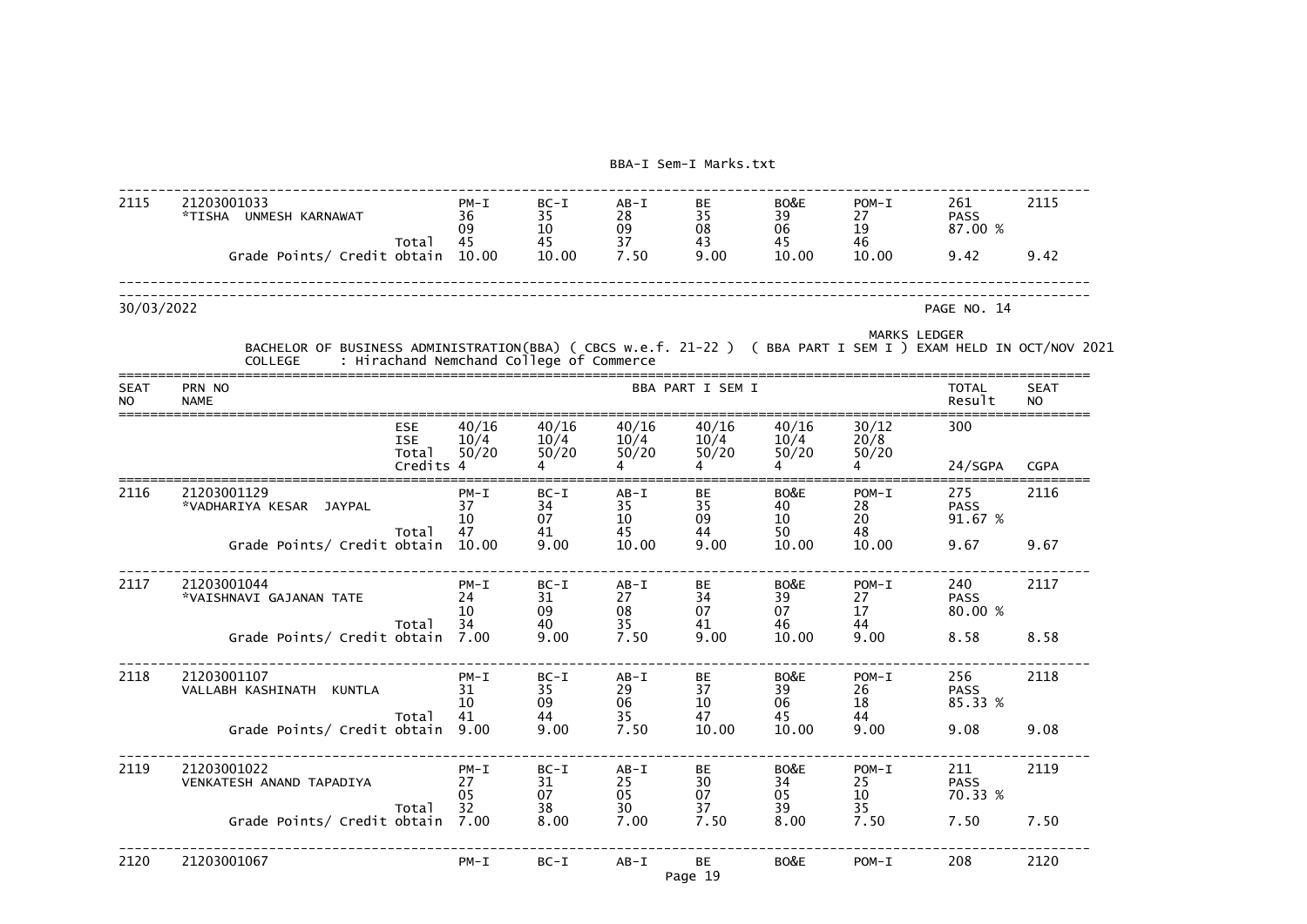|                    |                                                                                                                              |                                                |                                          |                          |                                         | BBA-I Sem-I Marks.txt  |                        |                           |                               |                          |
|--------------------|------------------------------------------------------------------------------------------------------------------------------|------------------------------------------------|------------------------------------------|--------------------------|-----------------------------------------|------------------------|------------------------|---------------------------|-------------------------------|--------------------------|
|                    | VIGHNESH RUSHIDAS<br>MAHESHWARAM                                                                                             |                                                | 19<br>06                                 | 33<br>06                 | 25<br>05                                | 33<br>10               | 36<br>05               | 15<br>15                  | <b>PASS</b><br>69.33 %        |                          |
|                    | Grade Points/ Credit obtain                                                                                                  | Total                                          | 25<br>5.50                               | 39<br>8.00               | 30<br>7.00                              | 43<br>9.00             | 41<br>9.00             | 30<br>7.00                | 7.58                          | 7.58                     |
| 2121               | 21203001062<br>VIRESH RAMESH SATTE                                                                                           | Total                                          | $PM - I$<br>34<br>08<br>42               | $BC-I$<br>31<br>07<br>38 | $AB - I$<br>30<br>08<br>38              | BE<br>36<br>08<br>44   | BO&E<br>38<br>08<br>46 | $POM-I$<br>26<br>18<br>44 | 252<br><b>PASS</b><br>84.00 % | 2121                     |
|                    | Grade Points/ Credit obtain                                                                                                  |                                                | 9.00                                     | 8.00                     | 8.00                                    | 9.00                   | 10.00                  | 9.00                      | 8.83                          | 8.83                     |
| 2122               | 21203001070<br>VISHAL PUNDALIK KANAKI                                                                                        | Total                                          | $PM - I$<br>30<br>10<br>40               | $BC-I$<br>28<br>10<br>38 | $AB - I$<br>26<br>10<br>36              | BE<br>27<br>10<br>37   | BO&E<br>37<br>08<br>45 | $POM-I$<br>22<br>18<br>40 | 236<br><b>PASS</b><br>78.67 % | 2122                     |
|                    | Grade Points/ Credit obtain                                                                                                  |                                                | 9.00                                     | 8.00                     | 7.50                                    | 7.50                   | 10.00                  | 9.00                      | 8.50                          | 8.50                     |
| 2123               | 21203001045<br>VISHWANATH NAGNATH<br><b>ASHTAGI</b>                                                                          | Total                                          | $PM - I$<br>20<br>04<br>24               | $BC-I$<br>32<br>04<br>36 | $AB-I$<br>21<br>04<br>25                | BE<br>34<br>04<br>38   | BO&E<br>33<br>04<br>37 | $POM-I$<br>15<br>08<br>23 | 183<br><b>PASS</b><br>61.00 % | 2123                     |
|                    | Grade Points/ Credit obtain                                                                                                  |                                                | 5.00                                     | 7.50                     | 5.50                                    | 8.00                   | 7.50                   | 5.00                      | 6.42                          | 6.42                     |
| 30/03/2022         |                                                                                                                              |                                                |                                          |                          |                                         |                        |                        |                           | PAGE NO. 15                   |                          |
|                    | BACHELOR OF BUSINESS ADMINISTRATION(BBA) ( CBCS w.e.f. 21-22 ) ( BBA PART I SEM I ) EXAM HELD IN OCT/NOV 2<br><b>COLLEGE</b> |                                                | : Hirachand Nemchand College of Commerce |                          |                                         |                        |                        | <b>MARKS LEDGER</b>       |                               |                          |
| <b>SEAT</b><br>NO. | PRN NO<br><b>NAME</b>                                                                                                        |                                                |                                          |                          |                                         | BBA PART I SEM I       |                        |                           | <b>TOTAL</b><br>Result        | <b>SEAT</b><br><b>NO</b> |
|                    |                                                                                                                              | <b>ESE</b><br><b>ISE</b><br>Total<br>Credits 4 | 40/16<br>10/4<br>50/20                   | 40/16<br>10/4<br>50/20   | 40/16<br>10/4<br>50/20                  | 40/16<br>10/4<br>50/20 | 40/16<br>10/4<br>50/20 | 30/12<br>20/8<br>50/20    | 300<br>24/SGPA                | <b>CGPA</b>              |
| 2124               | 21203001073<br>VIVEK AMOL RANGDAL                                                                                            | Total                                          | $PM - I$<br>24<br>07<br>31               | $BC-I$<br>24<br>06<br>30 | $AB - I$<br>34<br>04<br>38              | BE<br>28<br>10<br>38   | BO&E<br>32<br>08<br>40 | $POM-I$<br>22<br>15<br>37 | 214<br><b>PASS</b><br>71.33 % | 2124                     |
|                    | Grade Points/ Credit obtain                                                                                                  |                                                | 7.00                                     | 7.00                     | 8.00                                    | 8.00                   | 9.00                   | 7.50                      | 7.75                          | 7.75                     |
| 2125               | 21203001007<br>VIVEKANAND MALLIKARJUN<br><b>MARTA</b>                                                                        | Total                                          | $PM - I$<br>35<br>07<br>42               | $BC-I$<br>33<br>06<br>39 | $AB - I$<br>25<br>07<br>32 <sup>2</sup> | BE<br>34<br>09<br>43   | BO&E<br>38<br>07<br>45 | $POM-I$<br>26<br>10<br>36 | 237<br><b>PASS</b><br>79.00 % | 2125                     |

43<br>Page 20

| %  |      |
|----|------|
|    | 7.58 |
|    | 2121 |
| %  |      |
|    | 8.83 |
|    | 2122 |
| %  |      |
|    | 8.50 |
|    | 2123 |
| %  |      |
|    | 6.42 |
| 15 |      |
|    |      |

B<br>Business CDCT/NOV 2021

|   | <b>SEAT</b> |
|---|-------------|
| t | NΟ          |
|   |             |

| PА | <b>CGPA</b> |
|----|-------------|
|    | 2124        |
| %  |             |
|    | 7.75        |
|    | 2125        |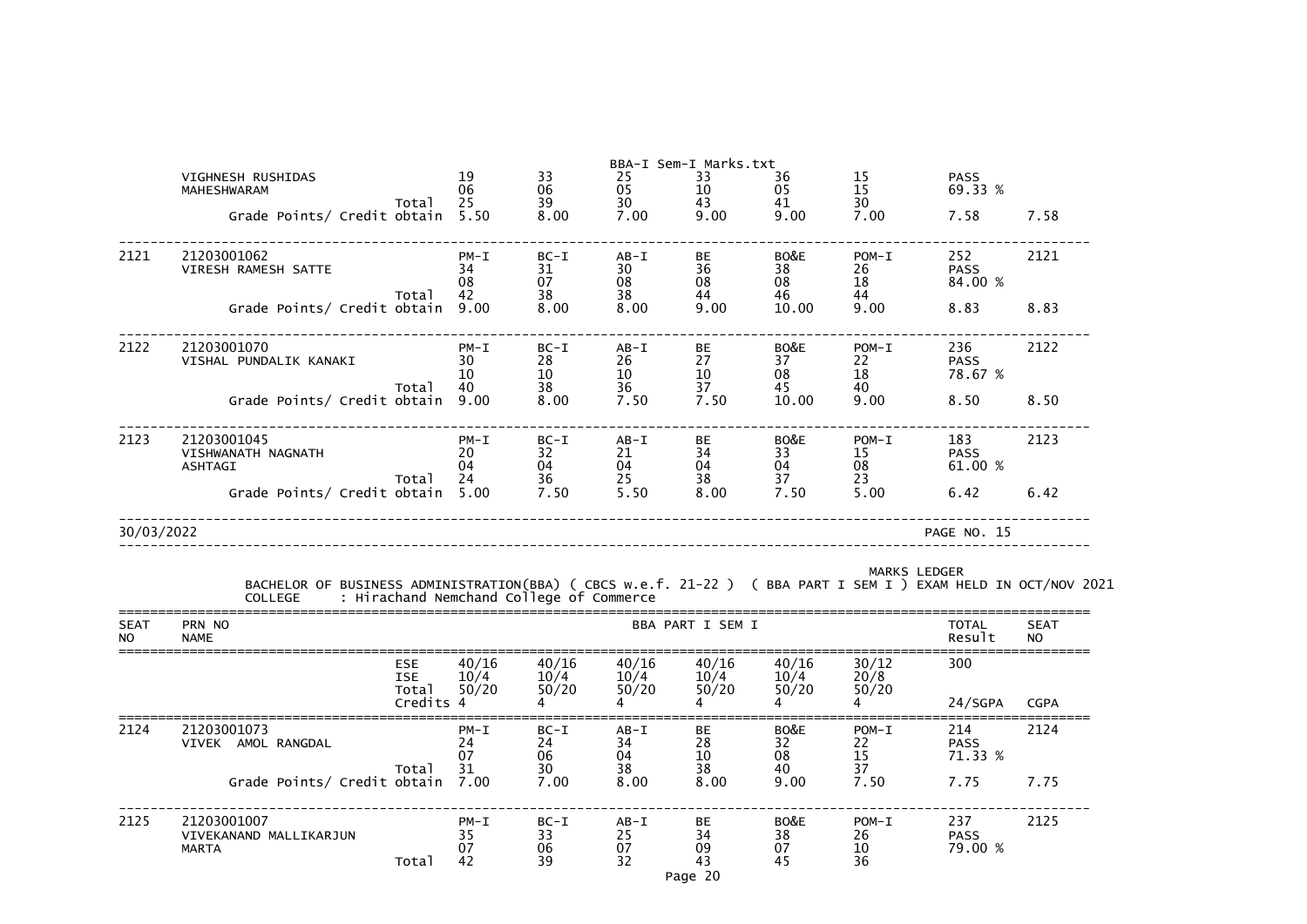|            |                                               |                            |                          |                            | BBA-I Sem-I Marks.txt |                        |                           |                               |      |
|------------|-----------------------------------------------|----------------------------|--------------------------|----------------------------|-----------------------|------------------------|---------------------------|-------------------------------|------|
|            | Grade Points/ Credit obtain 9.00              |                            | 8.00                     | 7.00                       | 9.00                  | 10.00                  | 7.50                      | 8.42                          | 8.42 |
| 2126       | 21203001111<br>VRUSHABH KIRAN RATHOD<br>Total | $PM - I$<br>29<br>04<br>33 | $BC-I$<br>33<br>08<br>41 | $AB - I$<br>26<br>08<br>34 | BE<br>38<br>06<br>44  | BO&E<br>37<br>05<br>42 | $POM-T$<br>15<br>16<br>31 | 225<br><b>PASS</b><br>75.00 % | 2126 |
|            | Grade Points/ Credit obtain                   | 7.00                       | 9.00                     | 7.00                       | 9.00                  | 9.00                   | 7.00                      | 8.00                          | 8.00 |
| 2127       | 21203001092<br>*YAMUNA RAMESH BANDA<br>Total  | $PM - I$<br>22<br>10<br>32 | $BC-I$<br>30<br>09<br>39 | $AB - I$<br>24<br>08<br>32 | BE<br>25<br>10<br>35  | BO&E<br>34<br>08<br>42 | $POM-T$<br>16<br>18<br>34 | 214<br><b>PASS</b><br>71.33 % | 2127 |
|            | Grade Points/ Credit obtain                   | 7.00                       | 8.00                     | 7.00                       | 7.50                  | 9.00                   | 7.00                      | 7.58                          | 7.58 |
| 2128       | 21203001085<br>YASH KISAN SHAHARWALE<br>Total | $PM - I$<br>39<br>10<br>49 | $BC-I$<br>36<br>09<br>45 | $AB - I$<br>39<br>10<br>49 | BE<br>35<br>08<br>43  | BO&E<br>39<br>08<br>47 | $POM-T$<br>20<br>14<br>34 | 267<br><b>PASS</b><br>89.00 % | 2128 |
|            | Grade Points/ Credit obtain                   | 10.00                      | 10.00                    | 10.00                      | 9.00                  | 10.00                  | 7.00                      | 9.33                          | 9.33 |
| 2129       | 21203001080<br>YASH KISHOR GARJE              | $PM - I$<br>24<br>04       | $BC-I$<br>31<br>04       | $AB - I$<br>30<br>04       | BE<br>33<br>04        | BO&E<br>35<br>04       | $POM-I$<br>22<br>09       | 204<br><b>PASS</b><br>68.00 % | 2129 |
|            | Total<br>Grade Points/ Credit obtain          | 28<br>6.00                 | 35<br>7.50               | 34<br>7.00                 | 37<br>7.50            | 39<br>8.00             | 31<br>7.00                | 7.17                          | 7.17 |
| 2130       | 21203001087<br>YASH RAJKUMAR KANAKE<br>Total  | $PM - I$<br>21<br>04<br>25 | $BC-I$<br>25<br>05<br>30 | $AB - I$<br>29<br>04<br>33 | BE<br>31<br>04<br>35  | BO&E<br>32<br>04<br>36 | $POM-T$<br>22<br>11<br>33 | 192<br><b>PASS</b><br>64.00 % | 2130 |
|            | Grade Points/ Credit obtain                   | 5.50                       | 7.00                     | 7.00                       | 7.50                  | 7.50                   | 7.00                      | 6.92                          | 6.92 |
| 2131       | 21203001038<br>*YASHODA AMAR NAIK<br>Total    | $PM - I$<br>29<br>06<br>35 | $BC-I$<br>32<br>07<br>39 | $AB - I$<br>28<br>10<br>38 | BE<br>29<br>09<br>38  | BO&E<br>35<br>08<br>43 | $POM-I$<br>27<br>12<br>39 | 232<br><b>PASS</b><br>77.33 % | 2131 |
|            | Grade Points/ Credit obtain                   | 7.50                       | 8.00                     | 8.00                       | 8.00                  | 9.00                   | 8.00                      | 8.08                          | 8.08 |
| 30/03/2022 |                                               |                            |                          |                            |                       |                        |                           | PAGE NO. 16                   |      |
| 2132       | 21203001122<br>YASHRAJ NAGESH KASHID<br>Total | $PM - I$<br>19<br>08<br>27 | $BC-I$<br>31<br>08<br>39 | $AB - I$<br>31<br>05<br>36 | BE<br>35<br>09<br>44  | BO&E<br>37<br>06<br>43 | $POM-T$<br>22<br>16<br>38 | 227<br><b>PASS</b><br>75.67 % | 2132 |
|            | Grade Points/ Credit obtain                   | 5.50                       | 8.00                     | 7.50                       | 9.00                  | 9.00                   | 8.00                      | 7.83                          | 7.83 |